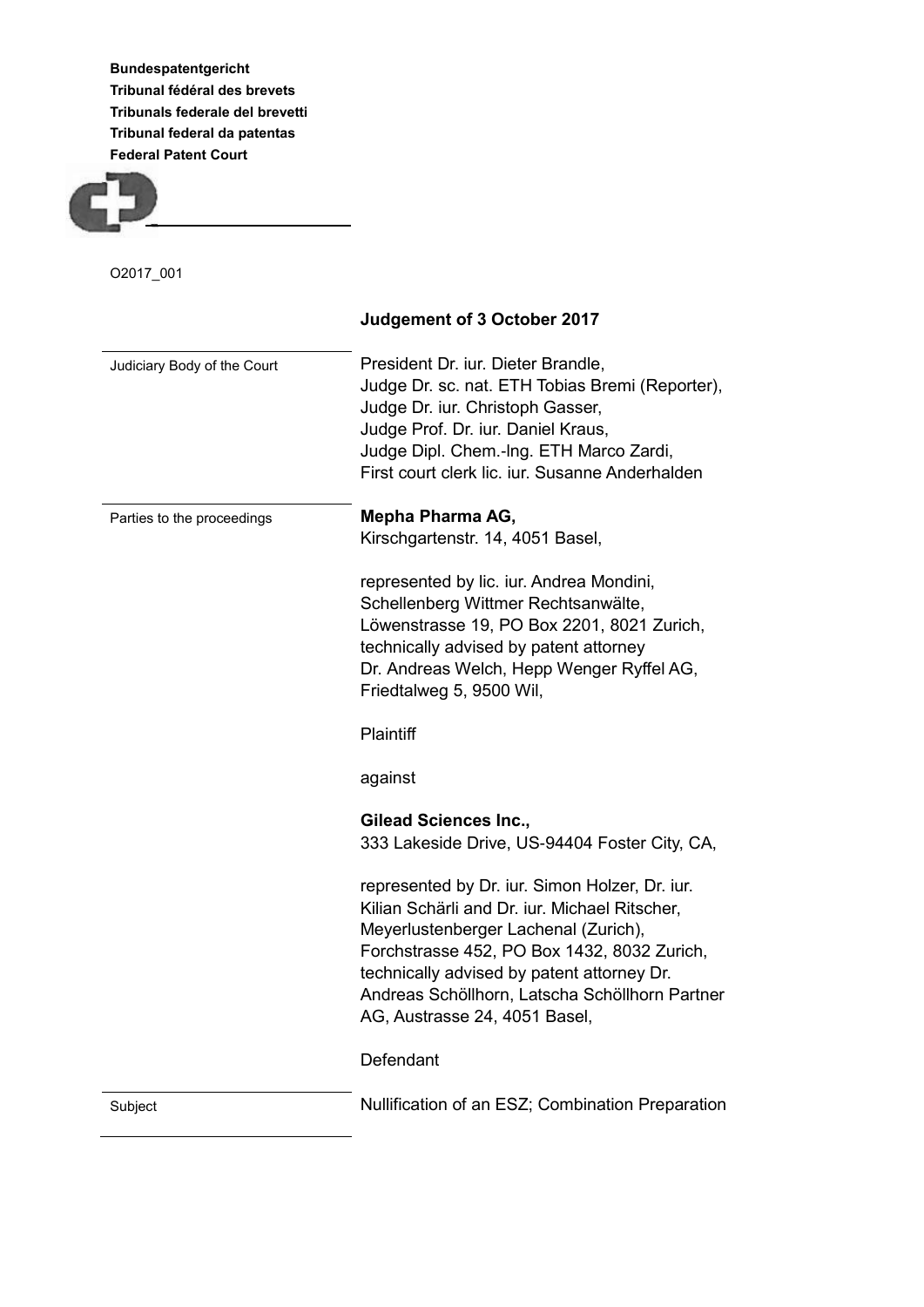### **The Federal Patent Court considers:**

### **Procedural history:**

**1.**

With submission of 3 January 2017 (act. 1) Plaintiff submitted the following prayers of relief:

"(1) The Swiss SPC C00915894/01 "tenofovir disoproxil fumarate + emtricitabine" shall be declared invalid.

(2) Court and attorneys' fees, including costs of the patent attorney necessarily engaged plus value added tax, shall be borne by Defendant."

The statement of claim was, after the parties had agreed on English as the language of the proceedings (act. 1\_3), written in the English language.

The supplementary protection certificate C00915894/01 (hereinafter "SPC in dispute") is based on EP 0 915 894 B1 (act. 1\_33, following "Basic Patent"), which was granted on 14 May 2003 in the name of the Defendant, as well as on the Swissmedic marketing authorization No. 57316 of 21 March 2006 (act. 1\_2 and act.  $1\,9$ ).

# **2.**

With its statement of defense of 22 March 2017 (act. 8) Defendant requested that Plaintiff's motion shall be entirely dismissed, as well as all costs and fees, including the expenses for the patent attorney's advice, shall be borne by Plaintiff.

# **3.**

The main hearing with reply and rejoinder took place on 21 August 2017 (act. 37). The parties received the minutes of the hearing by letter dated 6 September 2017 (act. 38). On 14 September 2017, Defendant requested a correction and an amendment of the protocol (act. 39). This request was partly approved and the protocol has been amended accordingly (act. 43, act. 44).

# **Procedural:**

**4.**

The Plaintiff is a corporation based in Switzerland. The Defendant is an American company based in the USA.

According to art. 1 para. 2 IPRG in combination with art. 22 para. 4 LugÜ as well as art. 26 para. 1 lit. a PatGG, the Federal Patent Court has jurisdiction over this matter.

According to art. 110 para. 1 IPRG Swiss Law is applicable.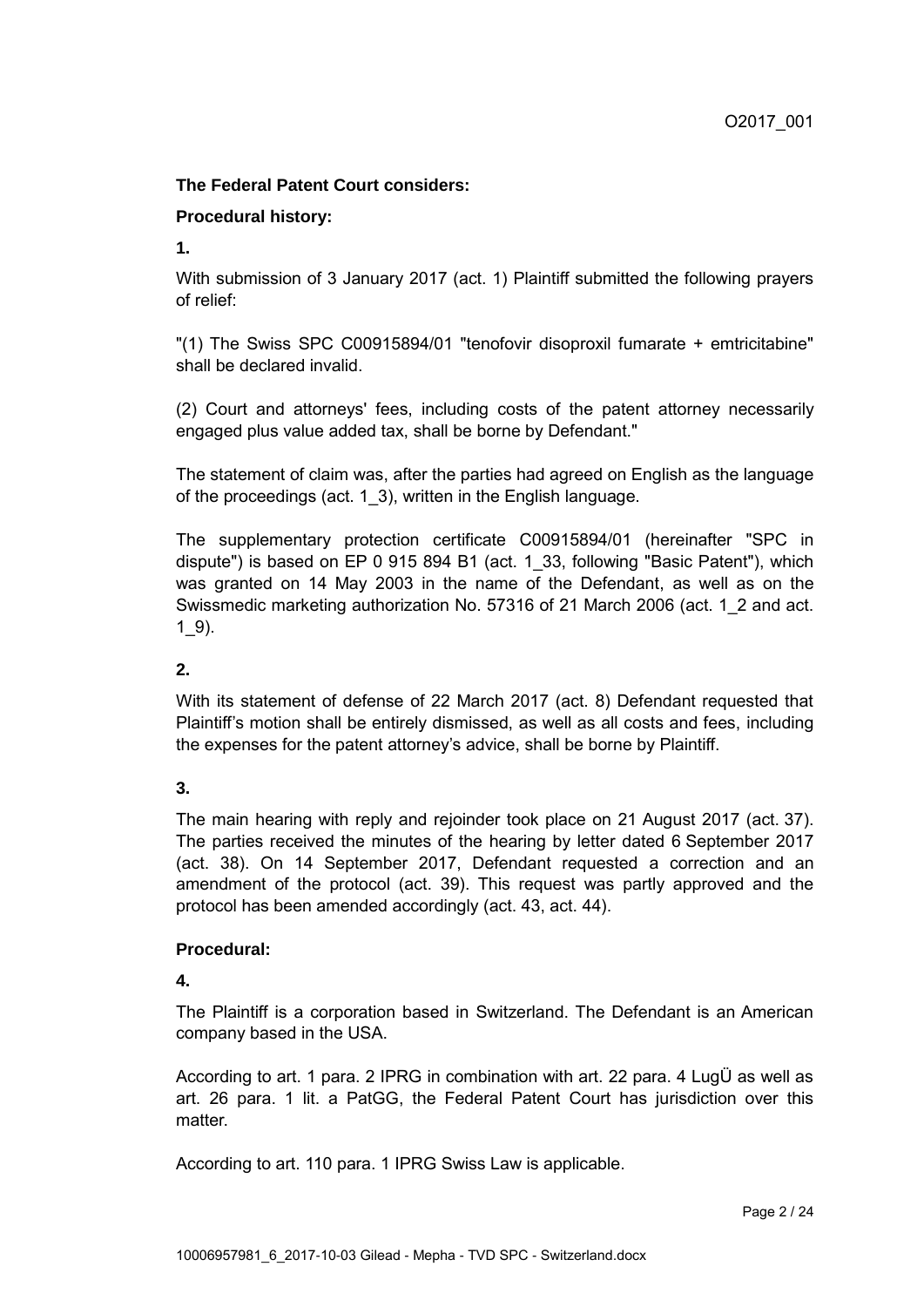### **Facts and statements:**

#### **5.**

Plaintiff does explicitly not challenge the validity of the Basic Patent, on which the SPC in dispute is based (act. 1 N 51).

### **6.**

Nor does Plaintiff challenge that the SPC in dispute was issued in accordance with the current granting practice of the Federal Institute of Intellectual Property ("IGE") as well as in accordance with the Federal Supreme Court's case law in the Fosinopril decision from 1998 (BGE 124 III 375), since the subject matter of the SPC in dispute is within the scope of protection of the Basic Patent EP 0 915 894 B1.

# **7.**

The Plaintiff only asserts that the application of the Swiss patent law, as far as it refers to supplementary protection certificates, shall be adapted to the case law of the CJEU (cf. act. 1 N 53-81), thus, that it should turn away from the Federal Supreme Court's case practice (especially BGE 124 III 375, Fosinopril) and the granting practice of the IGE. Amongst other things, because the legal provisions for supplementary protection certificates in Switzerland are structured in accordance with those in the European Union and, therefore, the interpretation of the EU legal provisions by the CJEU should be considered by the Swiss courts and granting authorities (act. 1 N 82-86). Further, Plaintiff points out that just recently an initiative was launched by the IGE to adapt the granting practice for supplementary protection certificates in light of the case law of the CJEU (cf. act. 1 N 87-91). All involved parties, including the associations of the originators, have welcomed an adjustment of the granting practice for supplementary protection certificates closer to the case law of the CJEU and asked for a prompt implementation (cf. letter from the associations to the IGE of 7 February 2017 according to act. 34\_53). According to Plaintiff, it is obvious that the infringement test laid down in the Federal Supreme Court's case law leads to unjustified results (act. 1 N 92-95, act. 34 S. 15 below and S. 16 above), and the parallel case law in several European countries show that the path taken by the CJEU is the right one (cf. act. 1 N 96-105, act. 34 S. 35 -37).

# **8.**

The Defendant, on the other hand, denies that the SPC in dispute is to be revoked.

This is mainly based on the assertion that the validity of the SPC in dispute is to be assessed according to the law at the time when the SPC in dispute was granted (cf. art. 140b PatG, "at the time of the request", cf. also act. 8 RZ 80 and act. 36). At the time of the application date, only the infringement test was established, and even within the EU the infringement test was applied, since the Medeva decision was only issued in 2011.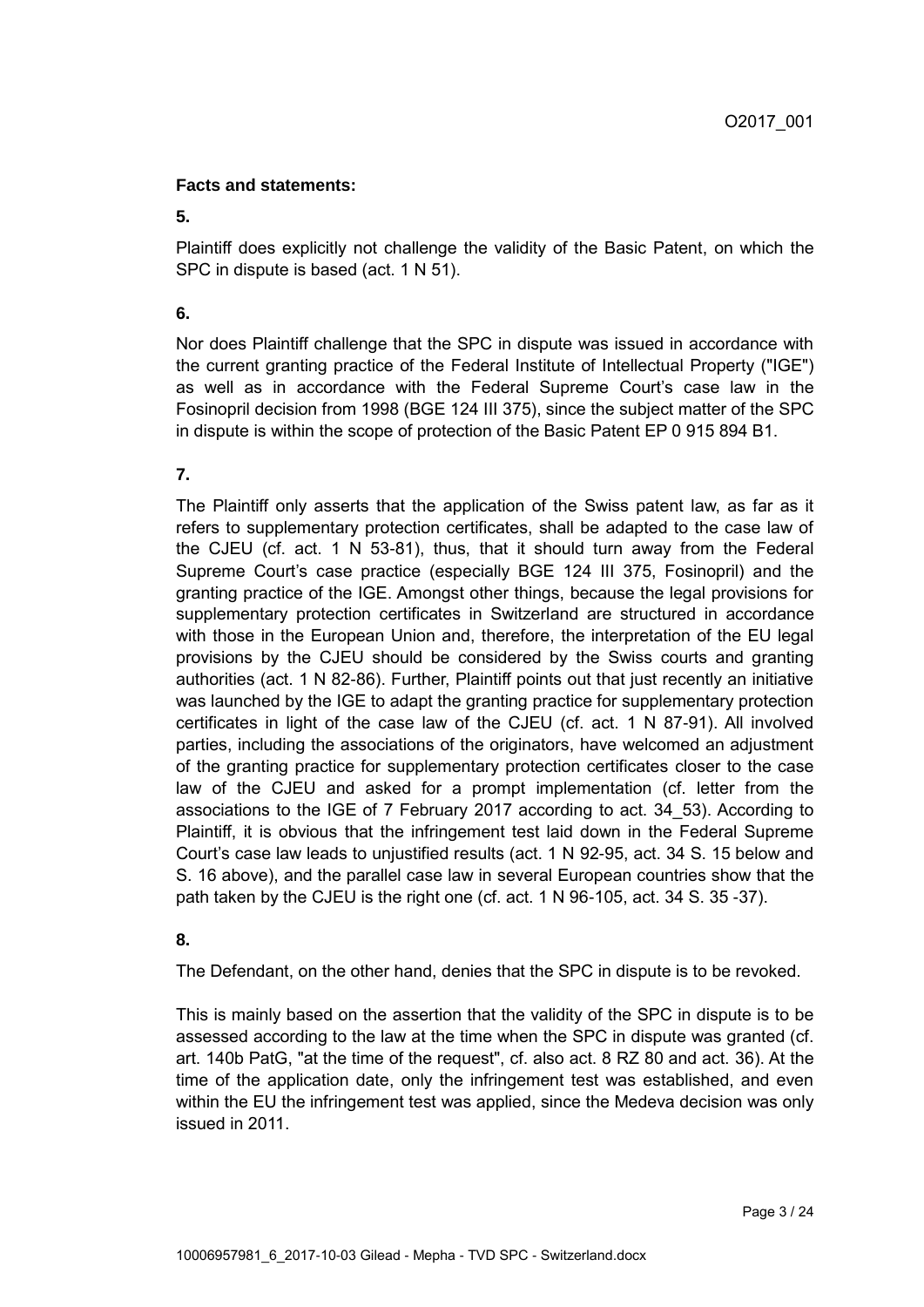Also, Defendant claims that the requirements for a change in practice are not met (act. 36). The Fosinopril decision is almost 20 years old and this is also true for the practice of the IGE. The reasons for a change of practice must be assessed much more strictly the longer the application of law or the concerned practice has been undisputed and unchallenged (act. 8 N 81-84). Furthermore, the legal basis for supplementary protection certificates in Switzerland and the EU are not exactly the same and a change of Swiss case law in light of the case law of the CJEU is therefore not mandatory (act. 9 N 85-89). Furthermore, Defendant points out that the case law of the CJEU regarding supplementary protection certificates has caused more uncertainty than clarity and has led to a series of decisions that still appear to be incomplete and difficult to understand.

Also, the SPC in dispute is not to be revoked even in the event of a change of practice (act. 8 RZ 110-119, act. 36, as well as act. 37 S. 4), because then, due to the constitutional right of property and the Defendant's legitimate expectations (protection of vested rights), a change of practice may only be announced in an obiter dictum, but the new point of view may not be applied to the present case, and no retroactive effect is therefore allowed.

Finally, the SPC in dispute is not to be revoked even in the event of a change of practice with retroactive effect (act. 36, as well as act. 37 p. 21 ff.) because the application of the Medeva case law to the present case does not make the SPC in dispute invalid (act. 8 RZ 120-147).

#### **9.**

This raises the questions as to whether the established Fosinopril case law of the Federal Supreme Court shall still be relevant or whether it shall be abandoned in light of the CJEU case law and, if the latter is the case, whether the SPC in dispute shall be revoked.

### **Basic Patent, marketing authorization and supplementary protection certificate:**

#### **10.**

The Basic Patent (act. 1\_33) claims in claim 2 the following active ingredient:

2. The compound of claim 1 having formula (1)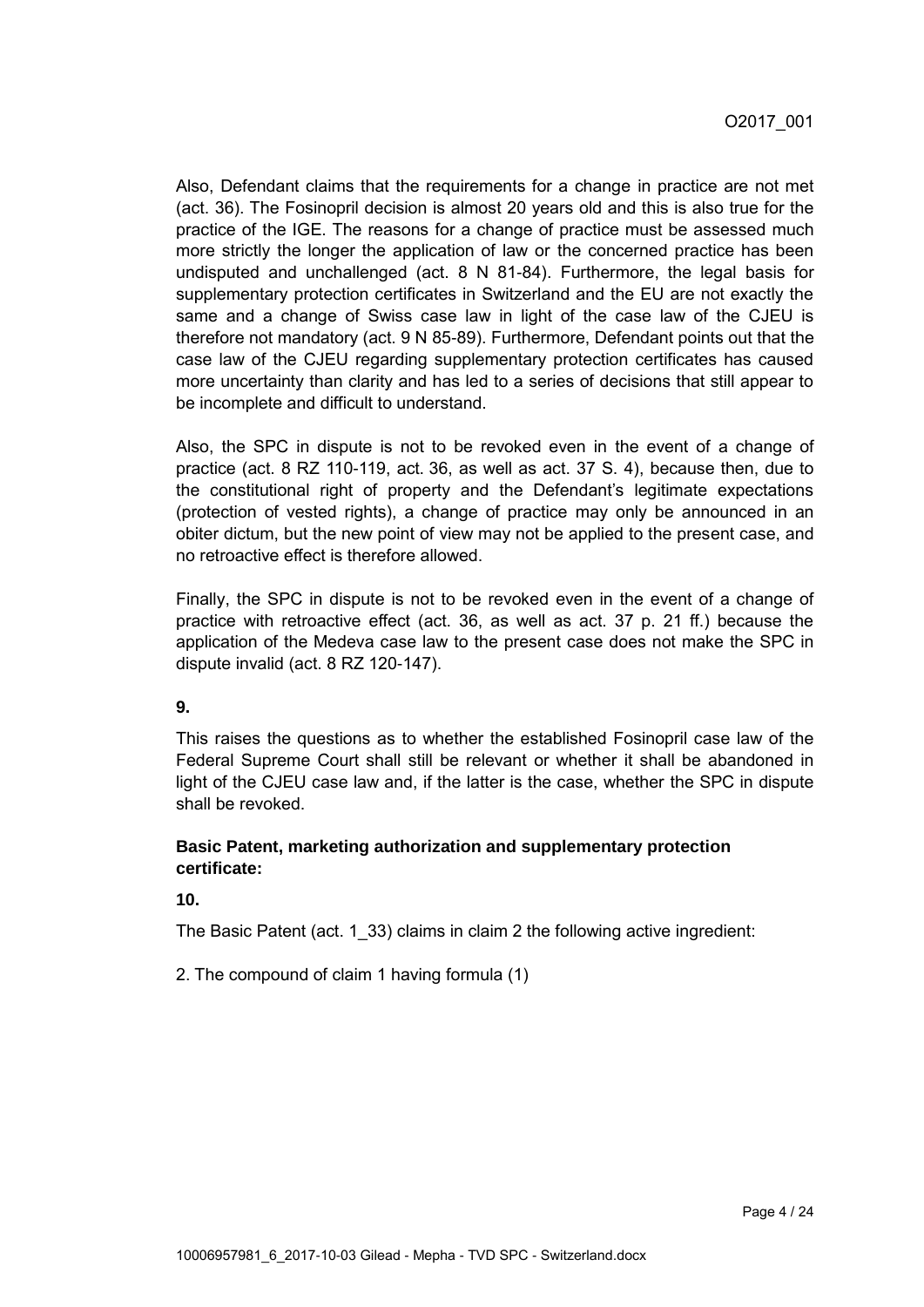

wherein

B is guanin-9-yl, adenin-9-yl, 2,6-diaminopurin-9-yl, 2-aminopurin-9-yl or their 1 deaza, 3-deaza, or 8-aza analogs, or B is cytosin-1-yl;

R is independently -H, C1-C12 alkyl, C5-C12 aryl, C2-C12 alkenyl, C2-C12 alkynyl, C7-C12 alkenylaryl, C7-C12 alkynylaryl, or C6-C12 alkaryl, any one of which is unsubstituted or is substituted with 1 or 2 halo, cyano, azido, nitro or -ORs in which  $R<sup>3</sup>$ is C1-C12 alkyl, C2-C12 alkenyl, C2-C12 alkynyl or C5-C12 aryl;

 $R^1$  is hydrogen, -CHs, -CH2OH, -CH2F, -CH=CH<sub>2</sub>, or -CH2N3, or  $R^1$  and  $R^8$  are joined to form -CH2-;

 $R^2$  independently is hydrogen or Ci-Ce alkyl; and

 $R^8$  is hydrogen or -CHR<sup>2</sup>-0-C(0)-0R, or  $R^8$  is joined with  $R^1$  to form -CH2-;

and the salts, hydrates, tautomers and solvates thereof.

Tenofovir disoproxil, a nucleoside reverse transcriptase inhibitor (NRTIs) as an active ingredient with antiviral effects (cf. Basic Patent claim 26 and [0044], retroviruses and HIV explicitly mentioned), is undisputedly covered by it, because it has the following structure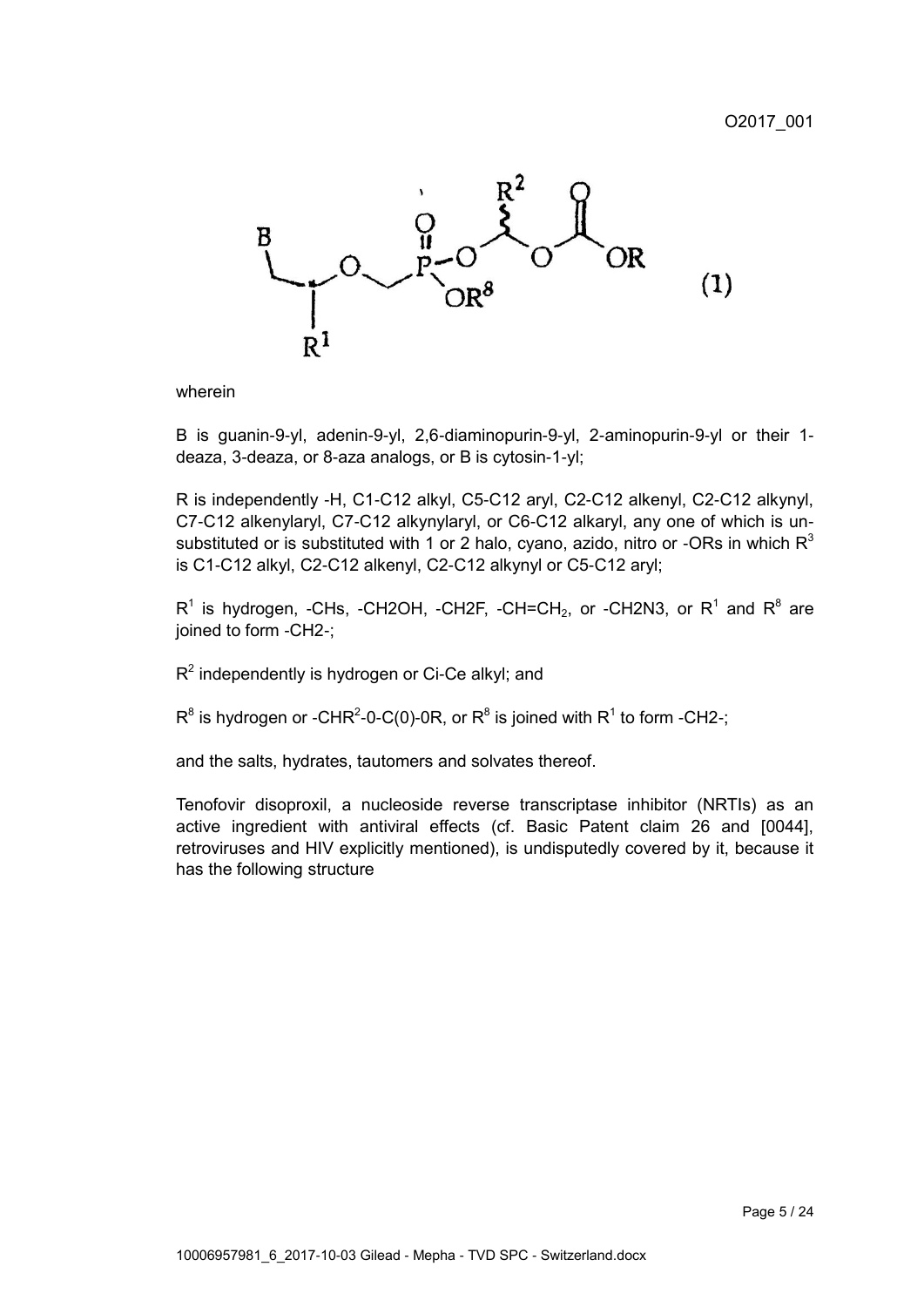

and therefore literally fulfils claim 2 for the selection R = Isopropyl (claim 15), R<sup>1</sup> = -CHs (claim 4),  $R^2$  = -H (claim 5),  $R^8$  = -CHR<sup>2</sup>-0- C(0)-0R (claim 2) and B = Adenin-9yl (claim 2).

The fumarate salt of tenofovir disoproxil is also covered by the basic patent as the salts of the active ingredient are explicitly mentioned in claims 1 and 2.

#### **11.**

In addition, the Basic Patent also includes a generic claim 27, which is inter alia directed at combination products:

27. A pharmaceutical composition comprising a compound according to any one of claims 1-25 together with a pharmaceutically acceptable carrier and optionally other therapeutic ingredients.

The other active ingredients are only mentioned in paragraph 47 of the Basic Patent and are not specified in more detail:

[0047] While it is possible for the active ingredients to be administered as pure compounds it is preferable to present them as pharmaceutical formulations. The formulations of the present invention comprise at least one active ingredient, as above defined, together with one or more acceptable carriers and optionally other therapeutic ingredients. The carrier(s) must be "acceptable" in the sense of being compatible with the other ingredients of the formulation and not deleterious to the patient.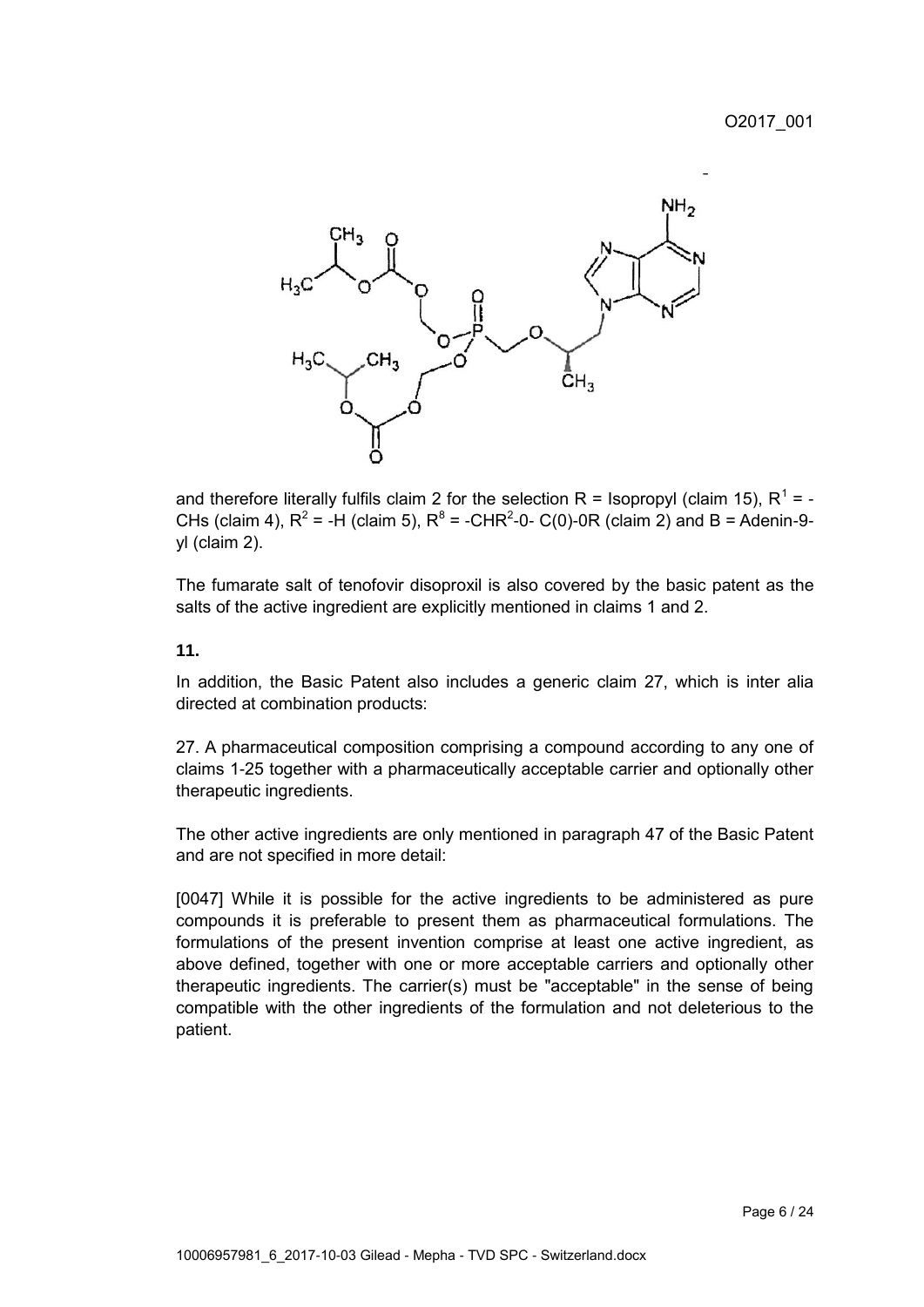In addition, the following can be found in connection with aerosol formulations in paragraph 59:

[0059] Formulations suitable for nasal or inhalational administration wherein the carrier is a solid include a powder having a particle size for example in the range 1 to 500 microns (including particle sizes in a range between 20 and 500 microns in increments of 5 microns such as 30 microns, 35 microns, etc.). Suitable formulations wherein the carrier is a liquid, for administration as for example a nasal spray or as nasal drops, include aqueous or oily solutions of the active ingredient. Formulations suitable for aerosol administration may be prepared according to conventional methods and may be delivered with other therapeutic agents. Inhalational therapy is readily administered by metered dose inhalers.

Further information on co-formulations can be found in paragraphs [0061]-[0064], but without specific reference to other therapeutic ingredients.

#### **12.**

The Defendant received a first marketing authorization for the active ingredient tenofovir disoproxil fumarate for the product Viread® under No. 56251 on 6 December 2002 (cf. act. 1\_20).

#### **13.**

Emtricitabine is another NRTI as active ingredient with antiviral effect with the following structure:



#### **14.**

The Defendant received a first marketing authorization for the combination of the active ingredients tenofovir disoproxil fumarate together with emtricitabine for the product Truvada® under No. 57316 on 21 March 2006 (act. 1\_2 as well as act. 1\_9).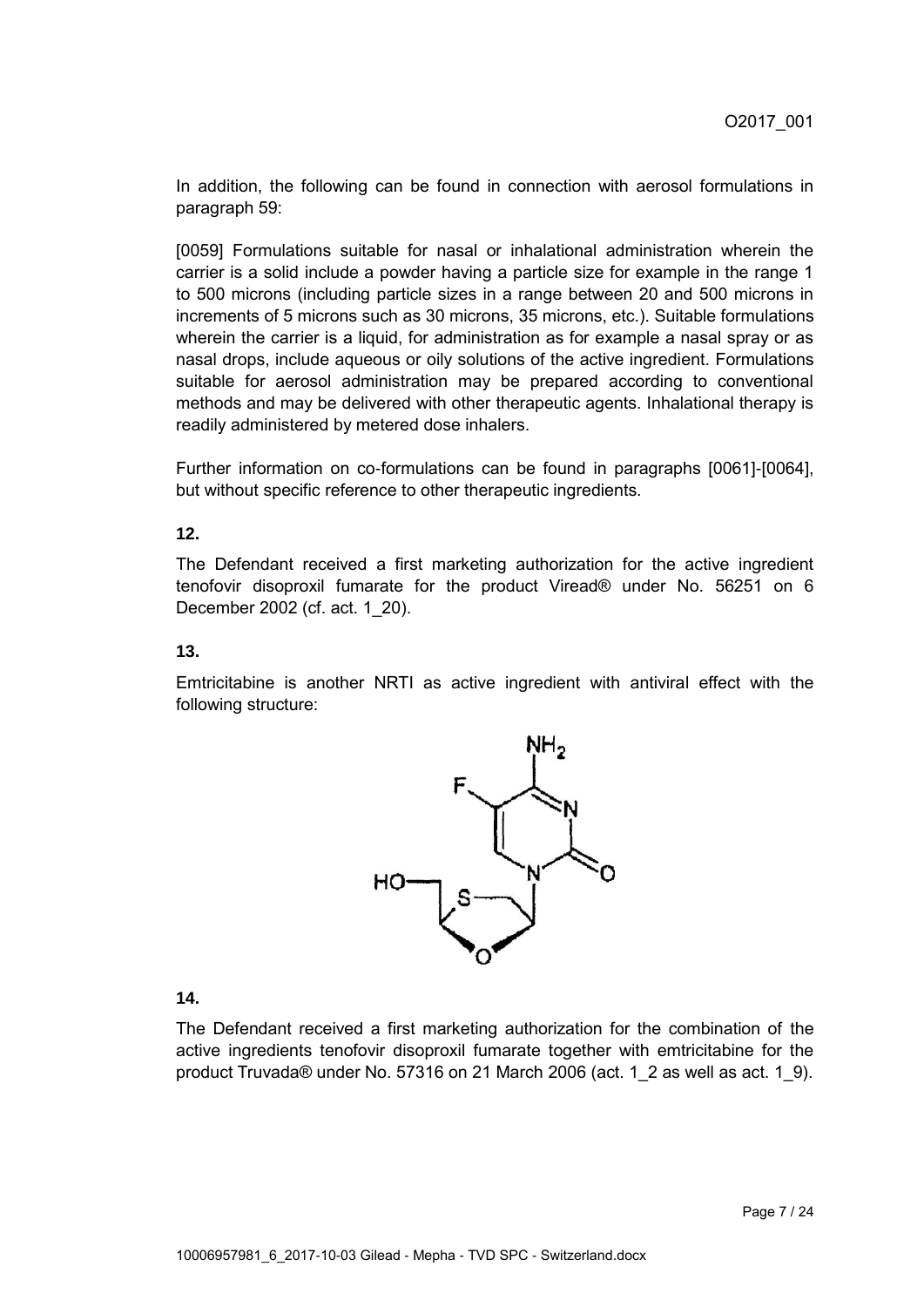Since the Basic Patent undisputedly protects the active ingredient tenofovir disoproxil fumarate, and it is undisputedly not excluded by the claim language of the product claims 1 and 2 of the Basic Patent that this active ingredient is formulated in combination with another active ingredient, and combination products are further expressly protected by claim 27 of the Basic Patent, the combination of the active ingredients tenofovir disoproxil + emtricitabine, which are the subject matter of the relevant marketing authorization, are also undisputedly protected by the Basic Patent.

### **16.**

The SPC in dispute is based on the marketing authorization No. 57316 issued by Swissmedic on 21 March 2006 and was granted for the following combination of active ingredients: tenofovir disoproxil fumarate  $+$  emtricitabine (act. 1 2). To this extent, everything is undisputed among the parties.

#### **Assessment according to previous case law:**

**17.**

The combination of active ingredients tenofovir disoproxil fumarate  $+$  emtricitabine is a product within the meaning of art. 140a para. 2 PatG, for which a supplementary protection certificate ("Certificate") is granted upon request (art. 140a para. 1 PatG).

At the application date, i.e. on 13 September 2006 (act. 1\_2), the following requirements of art. 140b PatG were undisputedly fulfilled:

- The product was protected by the Basic Patent (cf. above, undisputed);
- For the distribution of the product as a drug there was a first marketing authorization for the relevant combination of active ingredients in the form of the marketing authorization No. 57316, which was granted on 21 March 2006 (undisputed).

The other requirements of the 1st section of the 7th title of the Swiss Patent Act were also fulfilled in 2006, therefore Defendant had a valid claim for the granting of the SPC in dispute.

# **18.**

In its Fosinopril<sup>1</sup> decision, the Federal Supreme Court clearly stated that, in addition to the requirements set out in art. 140b PatG, no further requirements may be requested.

 $\overline{\phantom{a}}$ <sup>1</sup> BGE 124 III 375 on 10 July 1998.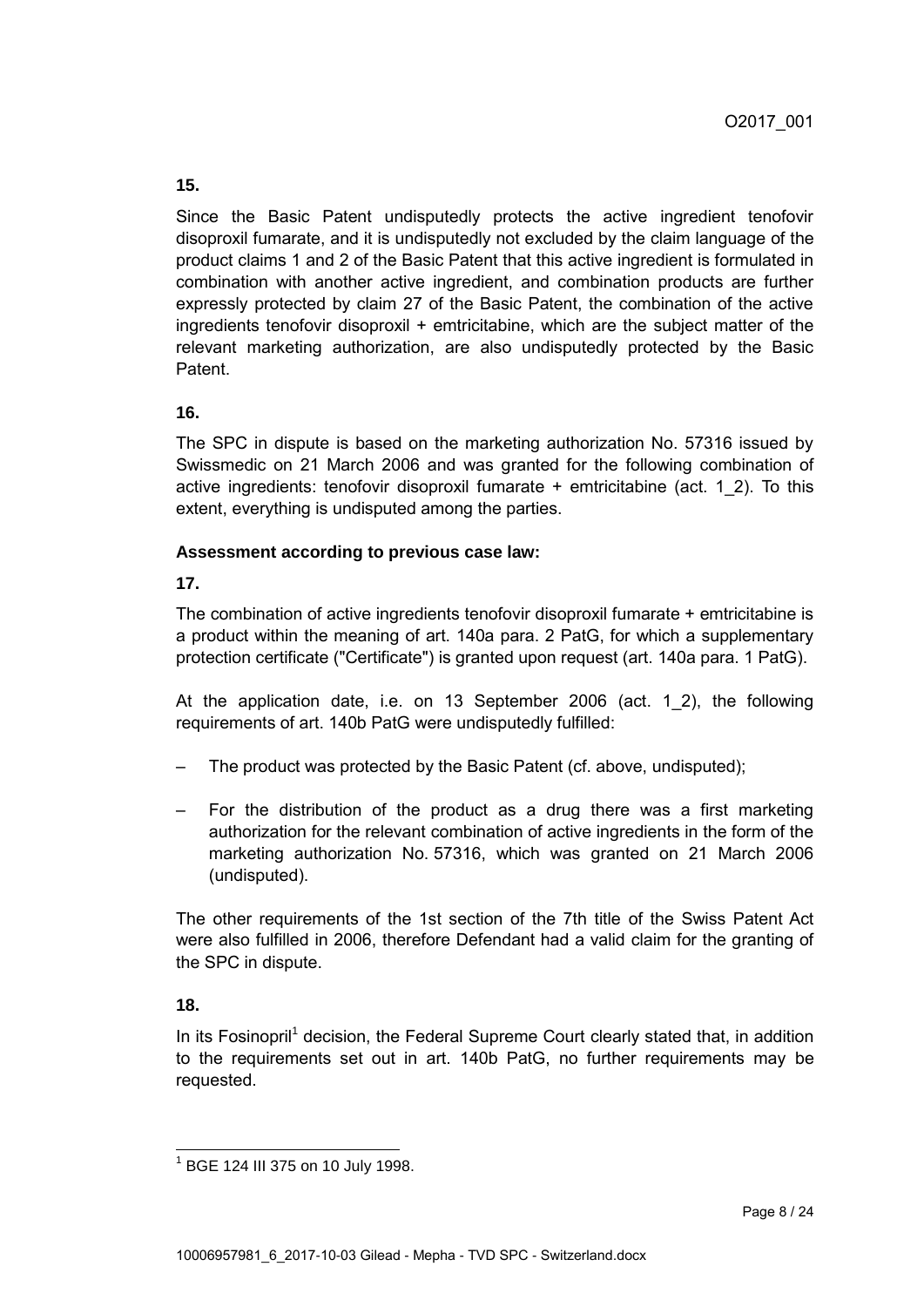In particular, regarding the requirements of art. 140b para. 1 lit. a PatG, the Federal Supreme Court confirms that it is only required that the product, in the form in which it is authorized as a drug, is protected by the patent, but not that the product for which a certificate is requested must be specified in the wording of the claims of the underlying patent (so called infringement test). $2$ 

### **19.**

Whether the validity of the SPC in dispute is to be assessed solely on the basis of the case law and practice in force at the time of the grant of the SPC (main position of Defendant) or whether the assessment is to be made from today's point of view (main position of Plaintiff) can remain open because, as will be explained below, there is no reason to change the practice anyway.

### **Reasons for a change of practice?**

**20.**

After the Fosinopril decision, it seems that there have been no further decisions of the Federal Supreme Court that had to deal with the issue of combination products and abandoned the infringement test according to the Fosinopril decision.

Following the Fosinopril case law the IGE has also granted supplementary protection certificates for active ingredient combinations, as the one that is protected by the SPC in dispute, for almost 20 years.

### **21.**

In particular, the following aspects discussed below speak against a change of practice and an adaption of the case law of the European Union, i.e. a departure from the infringement test, in connection with the application of art. 140b para. 1 lit. a PatG.

#### **22.**

The legal basis for the grant of an SPC in accordance with the PatG is clear and unambiguous. Art. 140b para. 1 lit. a PatG requires that the product is protected by the basic patent, no more and no less. Whether this requirement is fulfilled (infringement test) can be determined by applying general patent rules (in particular art. 51 und art. 66 PatG as well as art. 69 EPC) and the relevant case law. This means that there is no room for another interpretation in specific situations, let alone room for the application of additional requirements for supplementary protection certificates by the Swiss case law.

The introduction of additional requirements that would go beyond the requested protection by the basic patent as required by Art. 140b para. 1 lit. a PatG for the

  $<sup>2</sup>$  Cf. paragraph 2.</sup>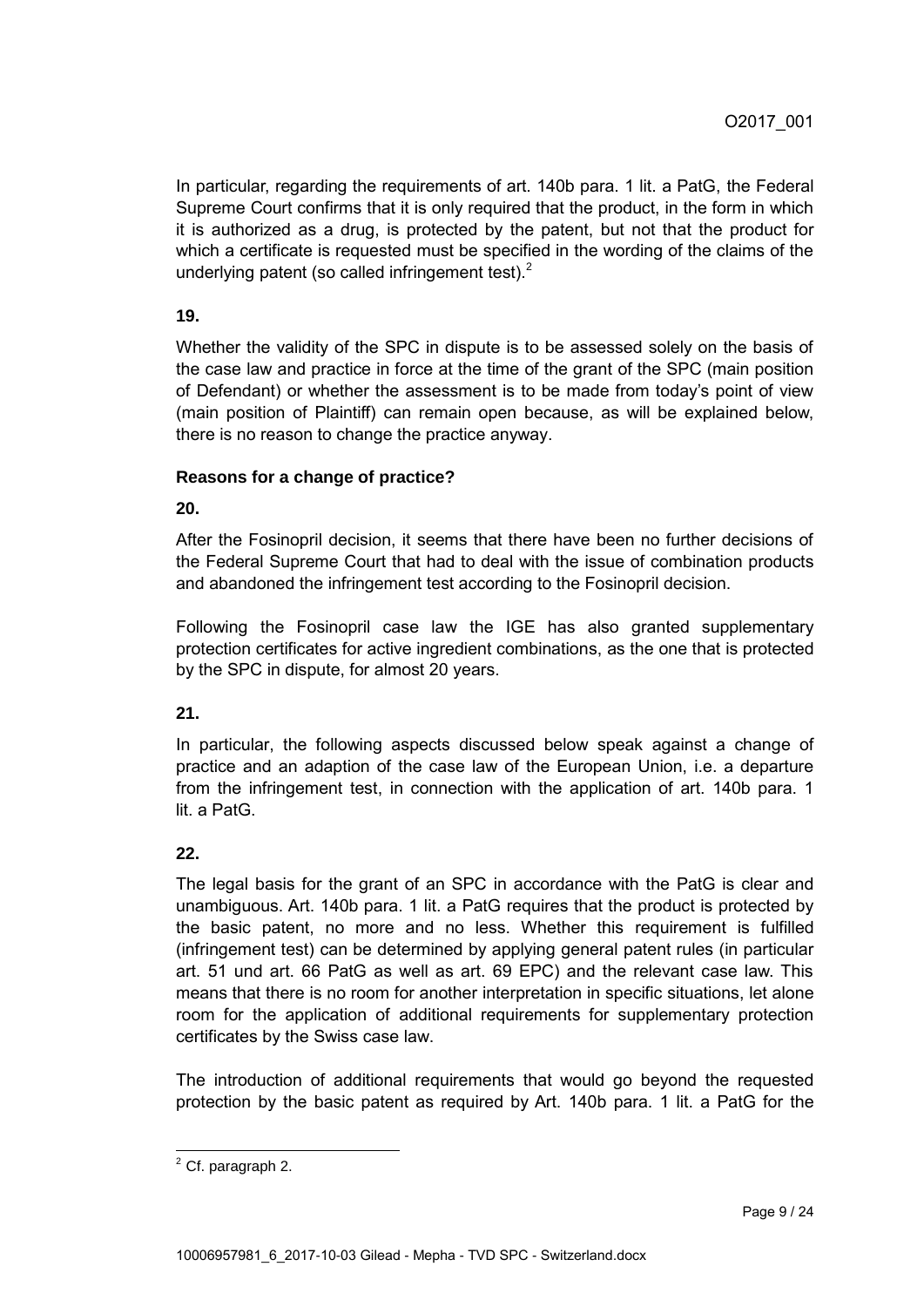granting of supplementary protection certificates would probably require an amendment of the law by the legislator.

**23.**

The case law of the Federal Supreme Court (Fosinopril) on the infringement test is clear and unambiguous and has existed unchallenged for decades.

**24.**

It is correct that, as the Plaintiff points out, that the supplementary protection certificates were introduced in 1995 into the Swiss Patent Act in order to harmonize with the regulation in force since 2 January 1993 $3$  in the EU at that time and that those provisions were closely aligned with the European regulation in force at the time.<sup>4</sup> With regard to the procedure for granting the certificates, their registration on the patent register and the publications of the IGE, thus for the regulation of the details at the second level of Swiss law, the Federal Council was instructed in art. 140l para. 2 PatG to take the regulation in the European Community into account.

This instruction is addressed to the Federal Council with regard to the enactment of the ordinance and only stipulates that the regulations in the European Community shall be taken into account.

Therefore, art. 140l para. 2 PatG does not address the civil courts with regard to the interpretation of the law. The civil courts therefore have no obligation to follow EU case law.<sup>5</sup> However, it is taken into account, as outlined below.

<sup>&</sup>lt;sup>3</sup> Council Regulation (EEC) No 1768/92 of 18 June 1992 concerning the creation of a supplementary protection certificate for medicinal products, published in the Official Journal of the European Communities on 2 July 1992, No L 182/1, now replaced by Regulation No 469/2009 of 6 May 2009.

*<sup>4</sup>* Cf. message of 18 August 1993, especially p. 712 and 713 as well as 729-734, AS 1995 2879; BBI 1993 III 706.

<sup>&</sup>lt;sup>5</sup> This in contrast to international agreements such as the Lugano Convention on jurisdiction and the recognition and enforcement of judgments in civil and commercial matters, Protocol 2 on the uniform interpretation of the Convention and on the Standing Committee, SR 0.275.12.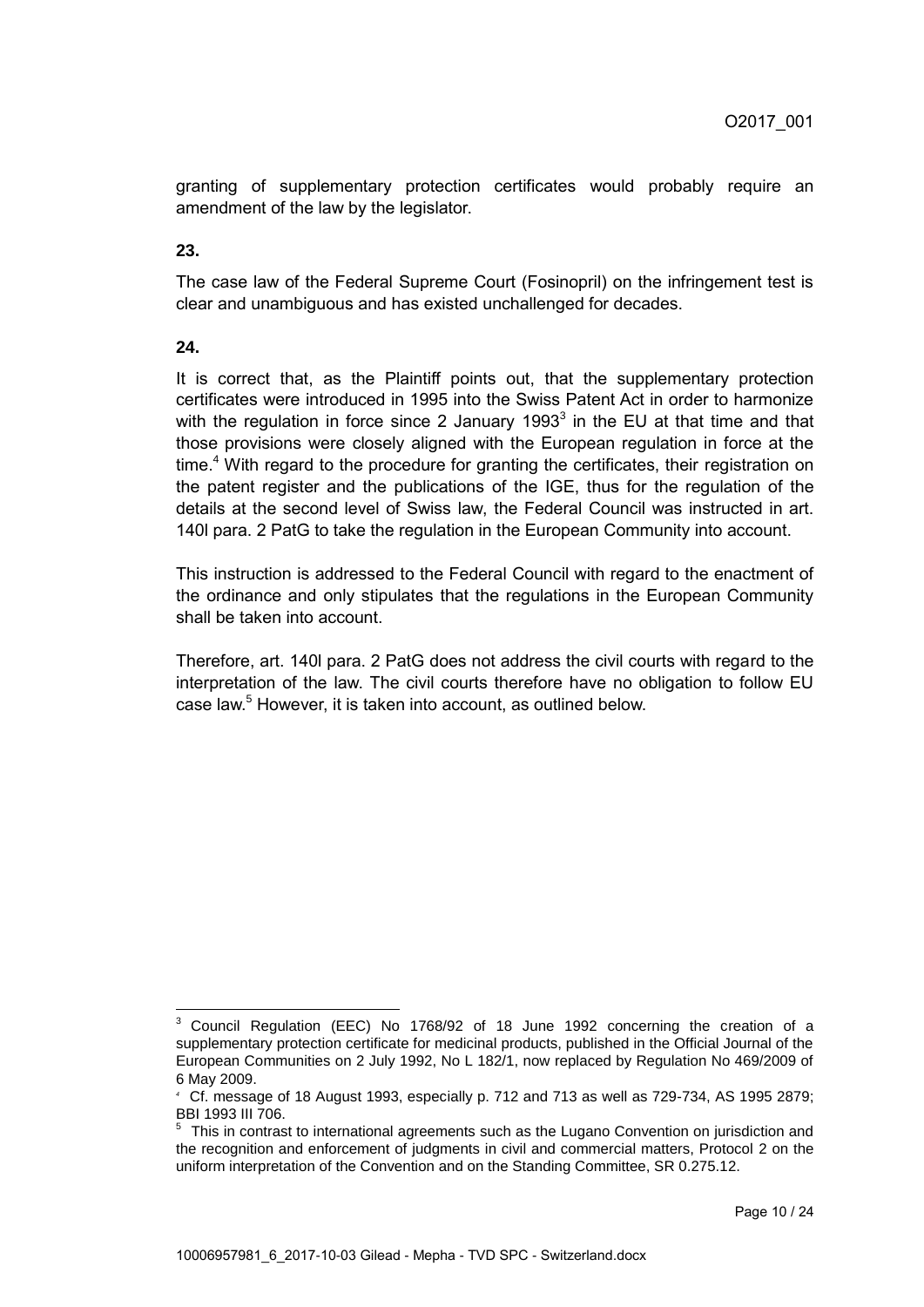### **The CJEU decision Medeva:**

#### **25.**

With regards to the need for harmonization. Plaintiff especially invokes the CJEU decision Medeva<sup>6</sup> of 24 November 2011 (cf. act. 1\_63-64).

In that case, the basic patent EP 1 666 057 protected a process for the manufacture of a vaccine, wherein two antigens of bordetella pertussis, one as 69 kDa antigen and one as filamentous haemagglutinin antigen, were produced individually and then combined in the vaccine in a certain ratio. The patentee Medeva had applied for a large number of supplementary protection certificates in which, in addition to these two antigens, additional active ingredients were claimed. The UK Intellectual Property Office rejected these applications on the grounds that the supplementary protection certificates mentioned additional active ingredients which were not specified in the claims of the basic patent.

Medeva filed an appeal against this decision with the High Court of Justice of England and Wales, and after the High Court dismissed the appeal, Medeva filed a second appeal with the Court of Appeal (England and Wales). The Court of Appeal referred six questions to the CJEU on the interpretation of Regulation 469/2009 on supplementary protection certificates.

Relevant for the present case are the questions 1-5, which read as follows:

- 1. Regulation No 469/2009 ... recognises, amongst the other purposes identified in the recitals, the need for the grant of an SPC by each of the Member States of the Community to holders of national or European patents to be under the same conditions, as indicated in recitals 7 and 8 [in the preamble to that regulation], In the absence of Community harmonization of patent law, what is meant in Article 3(a) of ... Regulation [No 469/2009] by "the product is protected by a basic patent in force" and what are the criteria for deciding this?
- 2. In a case like the present one involving a medicinal product comprising more than one active ingredient, are there further or different criteria for determining whether or not "the product is protected by a basic patent" according to Article 3(a) of ... Regulation [No 469/2009] and, if so, what are those further or different criteria?

 $6$  C-322/10, act. 1\_37.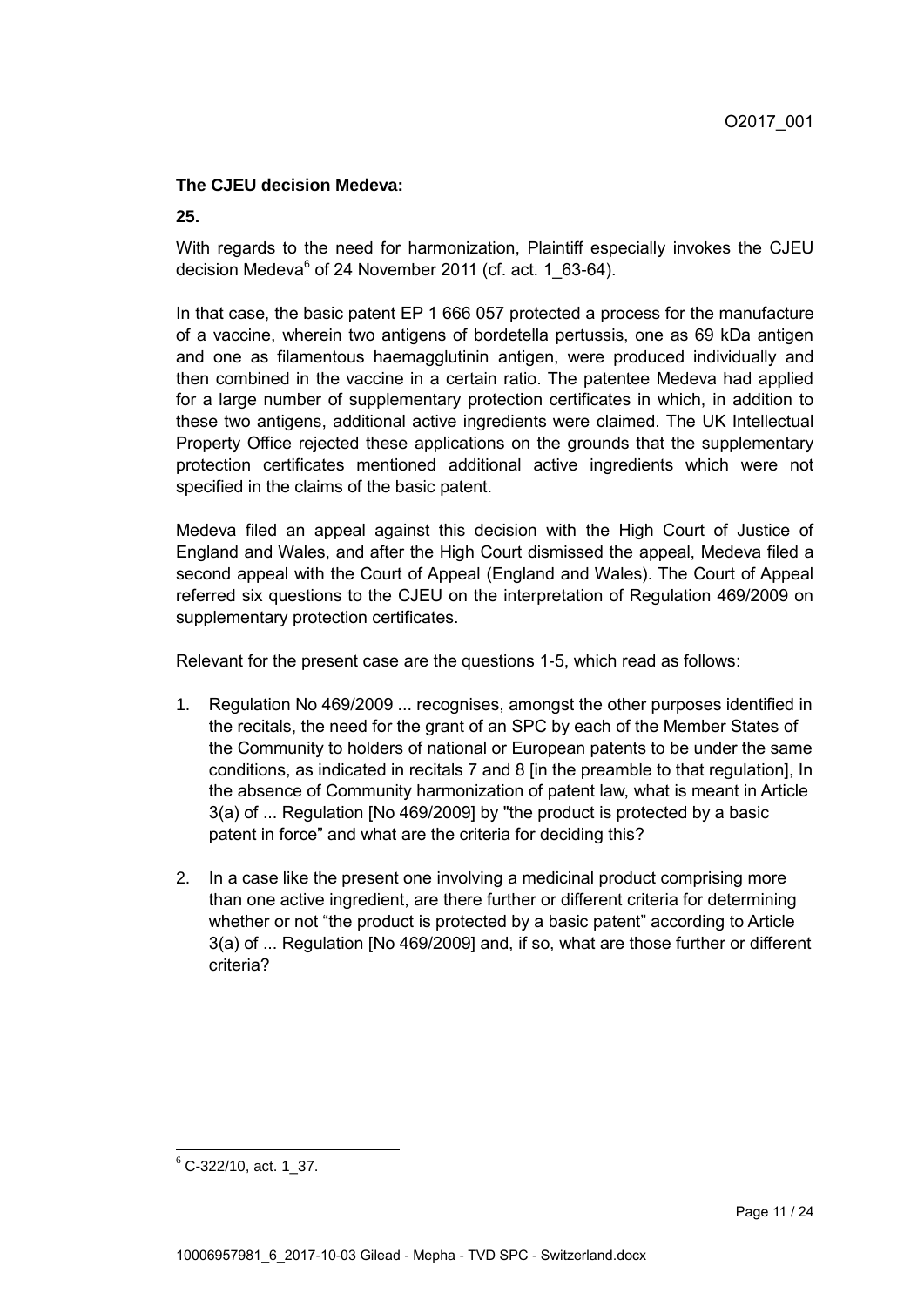- 3. In a case like the present one involving a multi-disease vaccine, are there further or different criteria for determining whether or not "the product is protected by a basic patent" according to Article 3(a) of... Regulation [No 469/2009] and, if so, what are those further or different criteria?
- 4. For the purposes of Article 3(a) [of Regulation No 469/2009], is a multi-disease vaccine comprising multiple antigens "protected by a basic patent" if one antigen of the vaccine is "protected by the basic patent in force"?
- 5. For the purposes of Article 3(a) [of Regulation No 469/2009], is a multi-disease vaccine comprising multiple antigens "protected by a basic patent" if all antigens directed against one disease are "protected by the basic patent in force"?

The CJEU answered these five questions as follows:

1. Article 3(a) of Regulation (EC) No 469/2009 of the European Parliament and of the Council of 6 May 2009 concerning the supplementary protection certificate for medicinal products must be interpreted as precluding the competent industrial property office of a Member State from granting a supplementary protection certificate relating to active ingredients which are not specified in the wording of the claims of the basic patent relied on in support of the application for such a certificate.

Thus, the Medeva decision rules on the understanding of art. 3 para. 1 lit. a of the Regulation<sup>7</sup> and on the interpretation of the formulation "protected by the basic patent", and, states for the granting of a supplementary protection certificate the following negative requirement: The supplementary protection certificate must not refer to active ingredients which are not specified in the wording of the claims of the basic patent *(precluding the competent industrial property office of a Member State from granting a supplementary protection certificate relating to active ingredients which are not specified in the wording of the claims of the basic patent).*

According to Medeva, the subject matter of the supplementary protection certificate must therefore be covered by the scope of protection of the basic patent. If this is the case, however, before granting a supplementary protection certificate, it must also be checked whether the supplementary protection certificate refers to active ingredients which are specified in the claims of the basic patent. The supplementary protection certificate can only be granted if this is the case.

 $\overline{a}$ 

 $7$  Art. 3 of the Regulation No 469/2009: A certificate shall be granted if, in the Member State in which the application referred to in Article 7 is submitted and at the date of that application: (a) the product is protected by a basic patent in force; (b)...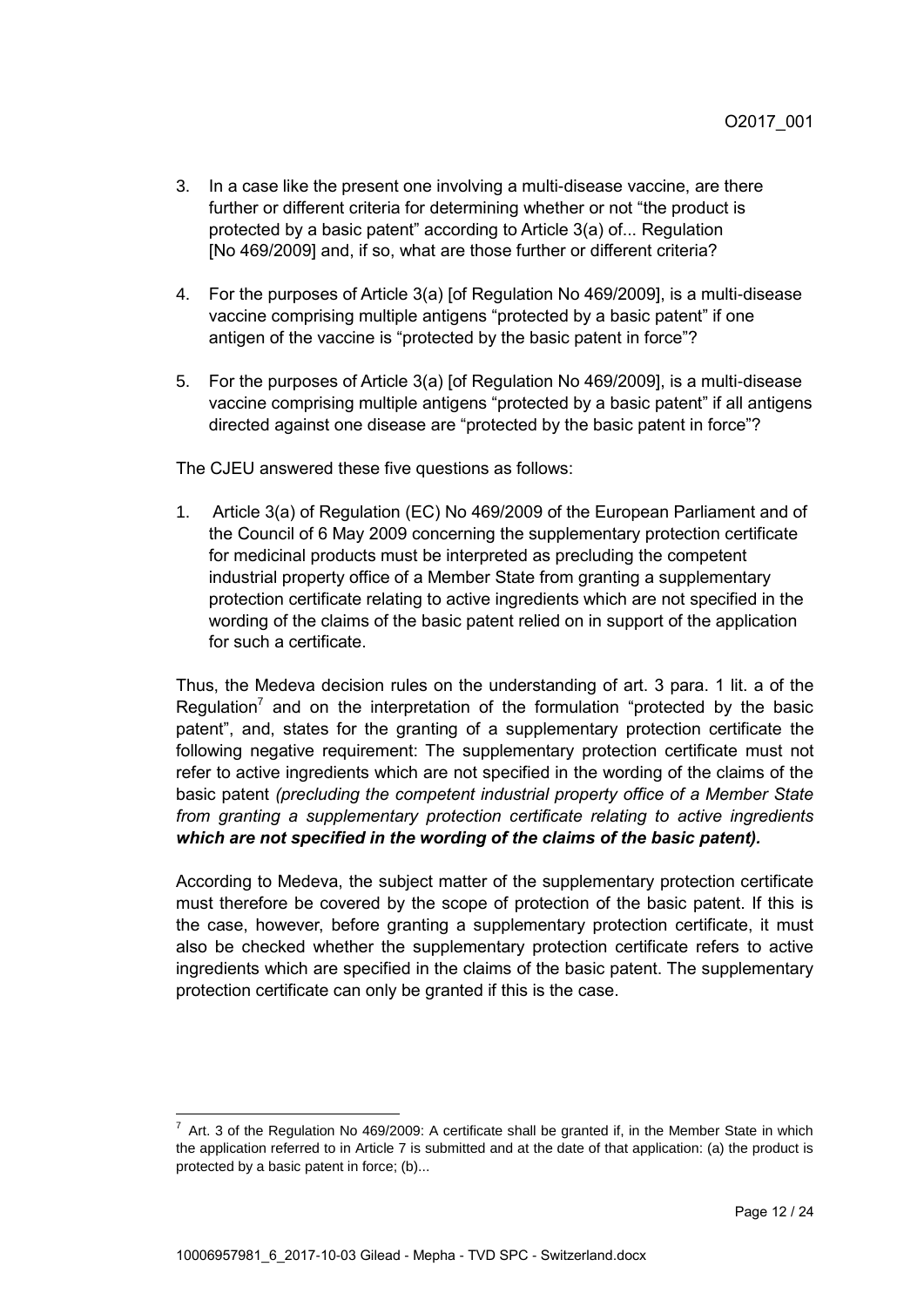Thus, Medeva seems to establish an additional  $-$  though negatively formulated  $$ requirement for the infringement test.

**26.**

The elements of the reasoning of Medeva can be summarized as follows:

In the CJEU decision Farmitalia $<sup>8</sup>$  it was stated that the infringement test had to be</sup> assessed in accordance with the (national) patent law regulations due to the lack of harmonization of patent law regulations within the EU. $9$ 

Paragraphs no. 24-27 of the decision read as follows (emphasis added):

- 24. It should be noted that Regulation No 469/2009 establishes a uniform solution at European Union level by creating a SRC which may be obtained by the holder of a national or European patent **under the same conditions in each Member State.** It thus aims to **prevent the heterogeneous development** of national laws leading to further disparities which would be likely to create **obstacles to the free movement of medicinal products within the European Union** and thus directly affect the establishment and functioning of the **internal market** (see Case C-350/92 Spain v Council [1995] ECR M985, paragraphs 34 and 35; Case C-127/00 Hassle [2003] ECR 1-14781, paragraph 37; and Case C-482/07 AHP Manufacturing [2009] ECR I-7295, paragraph 35).
- 25. Moreover, it should be recalled that Article 5 of Regulation No 469/2009 provides that any SPC confers the same rights as conferred by the basic patent and is subject to the same limitations and the same obligations. It follows that Article 3(a) of the Regulation precludes the grant of a SPC relating to active ingredients which are not specified in the wording of the claims of the basic patent.
- 26. Similarly, if a patent claims that a product is composed of two active ingredients but does not make any claim in relation to one of those active ingredients individually, a SPC cannot be granted on the basis of such a patent for the one active ingredient considered in isolation.
- 27. That approach is also borne out by the second subparagraph of paragraph 20 of the explanatory memorandum to the proposal for Council Regulation (EEC) of 11 April 1990 concerning the creation of a supplementary protection certificate for medicinal products (COM(90) 101 final) ('the explanatory memorandum'), which, in so far as concerns what is 'protected by the basic patent', refers expressly and **solely to the wording of the claims of the basic patent.**

 <sup>8</sup> C-392/97 [1999] ECR 1-5553.

<sup>&</sup>lt;sup>9</sup> Medeva, reasons for decision 21-23.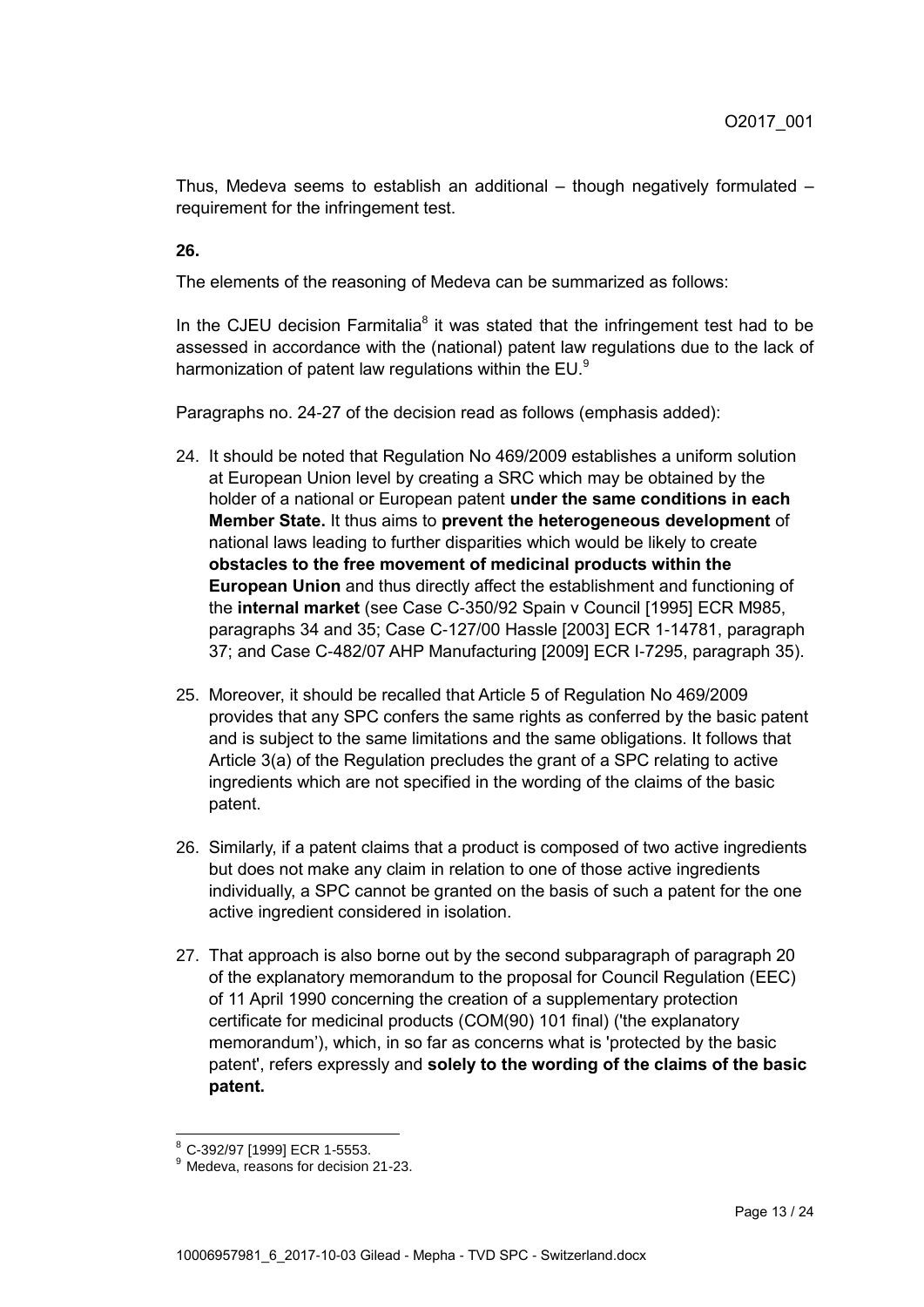That interpretation also accords with that given in recital 14 in the preamble to Regulation (EC) No 1610/96 of the European Parliament and of the Council of 23 July 1996 concerning the creation of a supplementary protection certificate for plant protection products (OJ 1996 L 198, p. 30), which refers to the need for 'products' to be 'the subject of patents specifically covering them'.

# **27.**

With the additional requirement of the Medeva decision the CJEU wanted to harmonize the granting practice of supplementary protection certificates within the EU.

# **28.**

This raises the issue of whether it is appropriate to adopt this Medeva harmonization within the EU in a kind of autonomous implementation for Switzerland. For this purpose it needs to be checked whether the reasons for harmonization given in the Medeva decision also apply to Switzerland.

### **29.**

The application of inconsistent national patent laws for the infringement question is considered to be problematic with regards to supplementary protection certificates (Medeva, para. no. 24), as this could result in contradicting national supplementary protection certificates being granted. This could limit the free movement of medicinal products within the EU, thus directly affect the EU's internal market. Accordingly, the CJEU has to apply an autonomous interpretation.

# **30.**

The other paragraphs (no. 25-27) of the Medeva decision do not provide additional information on other reasons or objectives pursued by the judgement.

Paragraph no. 25 is obviously incomprehensible, which has been confirmed several times in foreign judgments.<sup>10</sup>

Paragraph no. 26 has nothing to do with the facts in the Medeva decision or with the present facts. In the case at hand the question is not how it should be decided if a basic patent only protects a combination of two active ingredients, but the supplementary protection certificate is directed at only one of the active ingredients.

  $10$  Cf. for example High Court of Justice of England and Wales, Teva, [2017] EWHC 13 (Pat).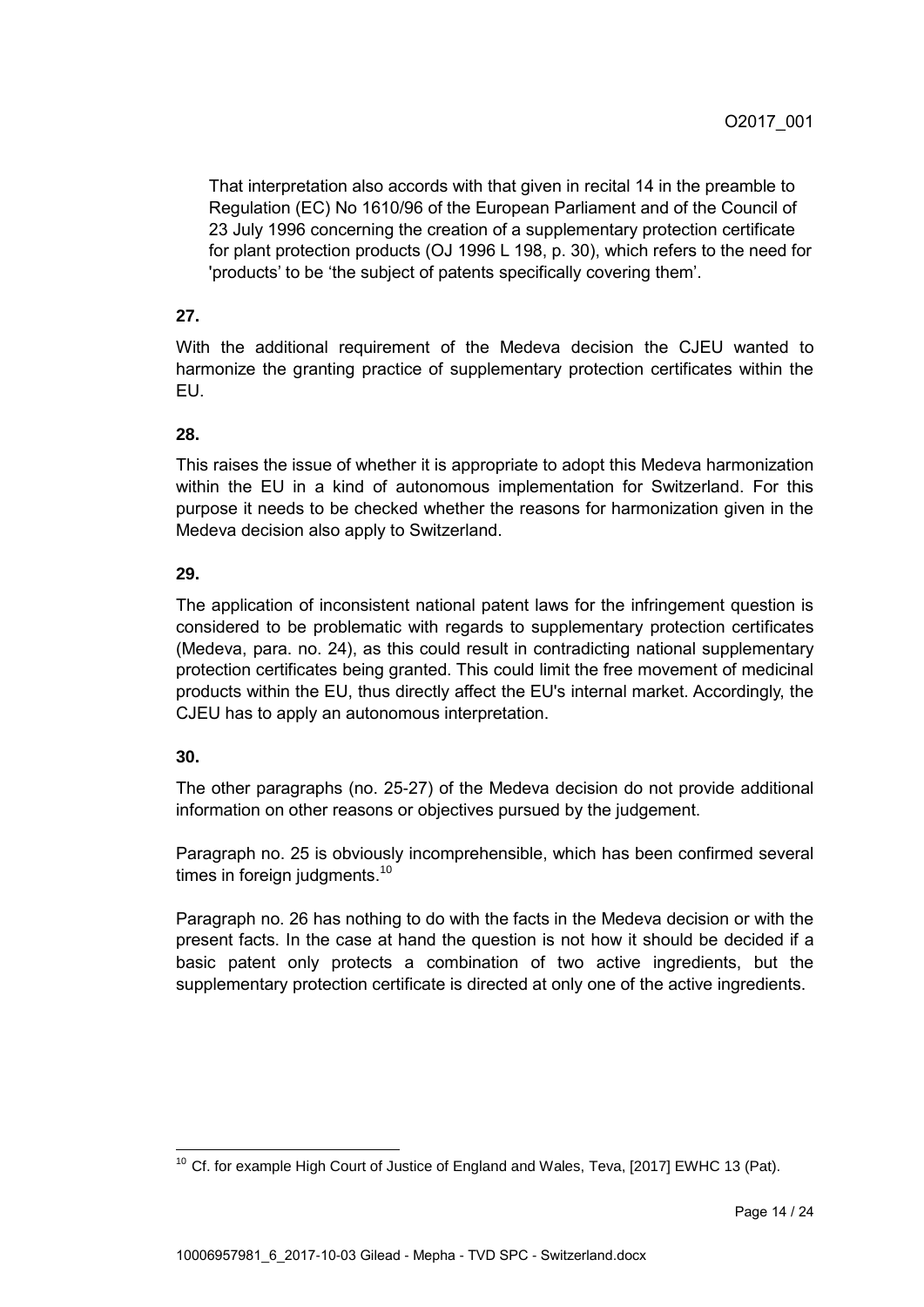The reference in paragraph 27 to the fact that the travaux préparatoires refer to the wording of the claims with respect to the question what has to be understood by "protected by the patent" is also not helpful. This does not go beyond what is required for European patents in Art. 69 EPC and for Switzerland in Art. 51 PatG.

#### **No Application of Medeva in Switzerland:**

**31.**

Switzerland is not part of the EU internal market. The bilateral agreements open only specific sectors. In particular concerning medical products, Switzerland is not linked to the internal market, as for example parallel imports in this area are under certain conditions expressly excluded by law (cf. art. 9a para. 5 PatG).

Therefore, the arguments raised in Medeva with regard to the internal market cannot be transferred to Switzerland, especially not for pharmaceutical products such as the ones here, with state-regulated prices.

#### **32.**

In connection with the harmonization of the granting practice for supplementary protection certificates it must also be taken into account that the granting is essentially determined by the harmonization of the marketing authorization system, which has been harmonized at European level.<sup>11</sup>

Switzerland does not participate in this European marketing authorization system nor is this European marketing authorization system automatically recognized in Switzerland. Switzerland has an autonomous marketing authorization procedure.<sup>12</sup> The difference that results from the different marketing authorization systems (time of marketing authorization and scope of marketing authorization) in Switzerland and in the EU lead to different supplementary protection certificates, irrespective of how the authorized product is to be handled regarding the protection by the basic patent.

#### **33.**

 $\overline{a}$ 

Even if one were to follow the Medeva case law, this would not lead to a harmonization with the EU in regard to the protection on the basis of supplementary protection certificates, because even then the different marketing authorizations would still lead to different supplementary protection certificates in the EU and in Switzerland.

 $11$  European Medicines Agencies (EMA), Regulation (EG) No. 726/2004

<sup>&</sup>lt;sup>12</sup> Swissmedic, Federal Act on Medicinal Products and Medical Devices, SR 812.21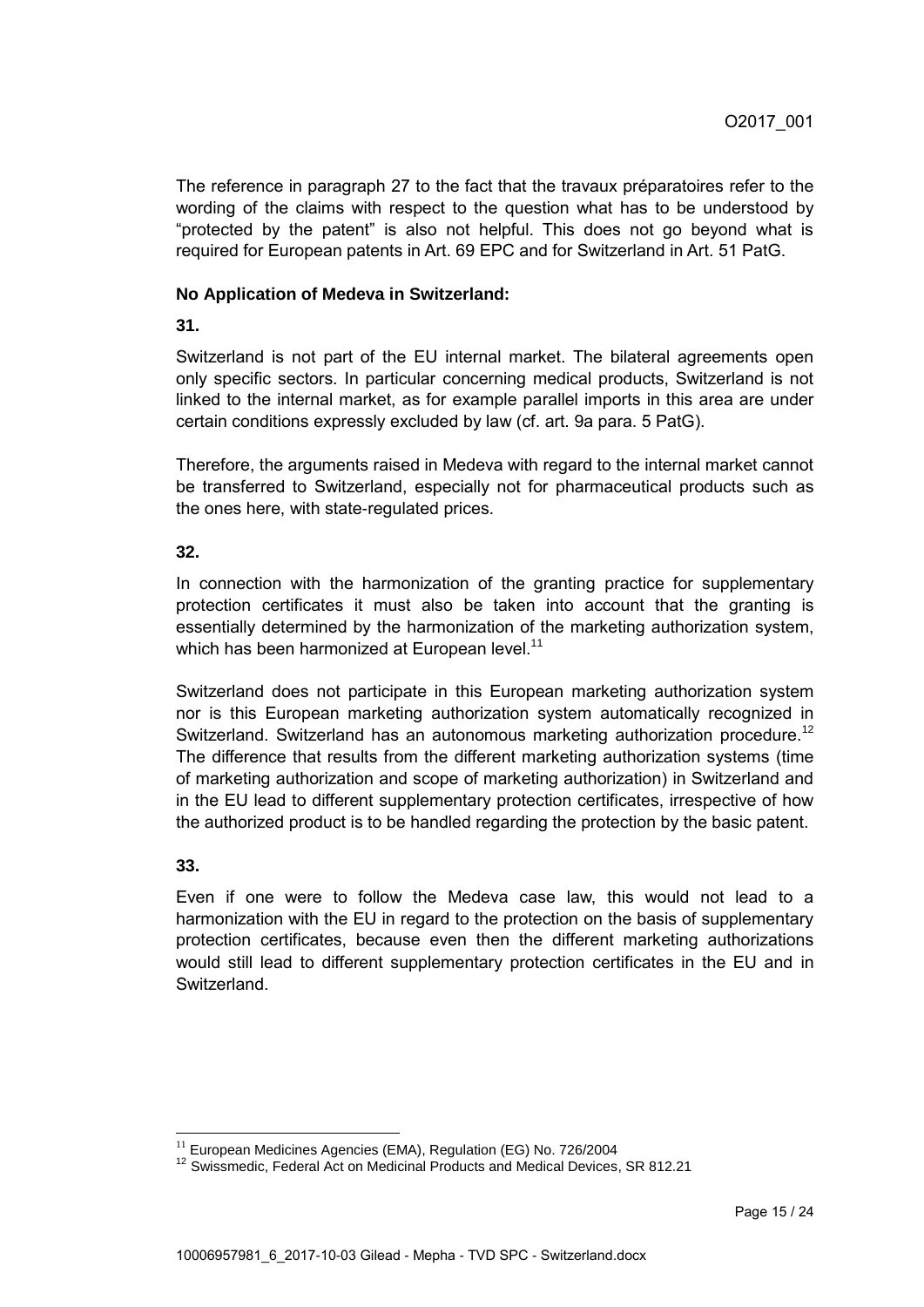Thus, if one were to follow the Medeva decision, this would not result in essentially identical supplementary protection certificates for the EU and Switzerland, nor would it lead to a significant improvement of the free circulation of medical products. In light of art. 9a para. 5 PatG, the legislature does not want this free circulation of medicinal products anyway.

# **35.**

Accordingly, the reasons given for the harmonization in the Medeva decision cannot, to the extent that they are comprehensible, be applied to Switzerland.

### **Would it be possible to increase legal certainty and consistency by adopting the Medeva case law in Switzerland?**

**36.**

Ultimately, the Medeva decision attempts to achieve a determination of the criteria that must be met when comparing the basic patent and the requested supplementary protection certificate, which is autonomous and independent from national patent legislation and related case law.

If a harmonization by alignment with the Medeva decision is envisaged, it is necessary to consider in advance whether the objective of harmonization and improved legal certainty has been effectively achieved by the Medeva practice. As it is explained below, this objective has clearly not been achieved, at least at this point in time. To the contrary, the autonomous implementation of a solution that raises more questions than it solves, does not appear to be appropriate.

# **Additional proceedings before the CJEU:**

**37.**

The Medeva decision was followed by a whole series of further decisions, which, with regards to combination products, had to deal with the interpretation of Art. 3 lit. a of the Regulation.

# **38.**

In the Yeda case (act. 1  $42^{13}$ ), the basic patent protected the combination of the active ingredients cexitumab und irinotecan. Yeda had requested two supplementary protection certificates, one for cexitumab and one for cexitumab and irinotecan. The question arose as to whether a supplementary protection certificate for cexitumab, although this active ingredient was for itself not covered by the patent claim, only in combination with irinotecan, could also be granted on the grounds that the provider of cexitumab would commit an indirect patent infringement.

  $13$  C-518/10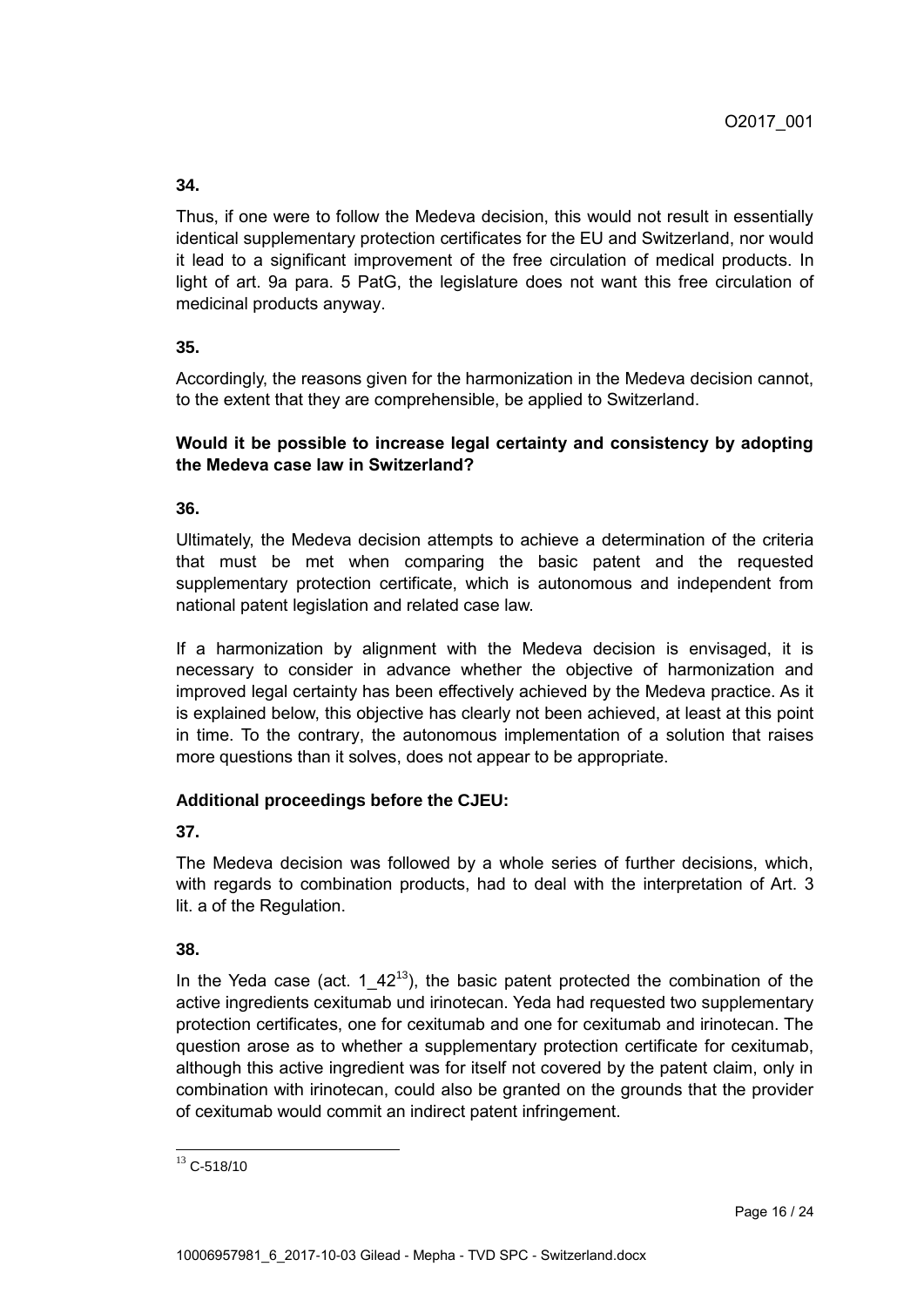With regard to the supplementary protection certificate for cexitumab only, the CJEU ruled that in the case of a combination product, if the combination is protected in the basic patent and the supplementary protection certificate is for one active ingredient only, the supplementary protection certificate may not be granted. It ruled concretely: ... *precluding the competent industrial property office of a Member State*  from granting a supplementary protection certificate where the active ingredient *specified in the application, even though identified in the wording of the claims of the basic patent as an active ingredient forming part of a combination in conjunction with another active ingredient,* **is not the subject of any claim relating to that active ingredient alone.**

#### **39.**

In the University of Queensland case (act. 1  $40^{14}$ ), the CJEU was asked to determine what the *criteria* should be, according to which it is determined whether a product is *protected by the basic patent*. This case was about several supplementary protection certificates for vaccines, and in the decision the CJEU argued similar as in Medeva, but expressed the answers to the questions differently, namely as follows: *as precluding the competent industrial property office of a Member State from granting a supplementary protection certificate relating to active ingredients which are not identified in the wording of the claims of the basic patent.*

#### **40.**

In the Daiichi Sankyo case (act. 1–41<sup>15</sup>), the CJEU also used the same wording in its reply to essentially the same question *(identified in the wording of the claims).*

#### **41.**

In the Eli Lilly case (act. 1\_39<sup>16</sup>), in which the CJEU was again asked what *criteria* should apply for determining whether a product is *protected by the basic patent*, it was not a question of whether a supplementary protection certificate for a combined product could be granted. The question was whether a supplementary protection certificate for a specific active ingredient could be granted if the basic patent only mentioned an extremely generic class of ingredients in the claims covering the specific active ingredient. The CJEU explained that in such a situation it was not possible to say that the active ingredient was specified in the wording of the claims.

The CJEU stated (cf. paragraph no. 44) that it was not necessary for the active ingredient to be identified in the claims through a structural formula. If the claims mention the active ingredient in a functional formula, this does not preclude the granting of a supplementary protection certificate, provided that the active ingredient is covered by the scope of protection of the basic patent and the claims implicitly but

 <sup>14</sup> C-630/10

 $15$  C-6/11

 $16$  C-493/12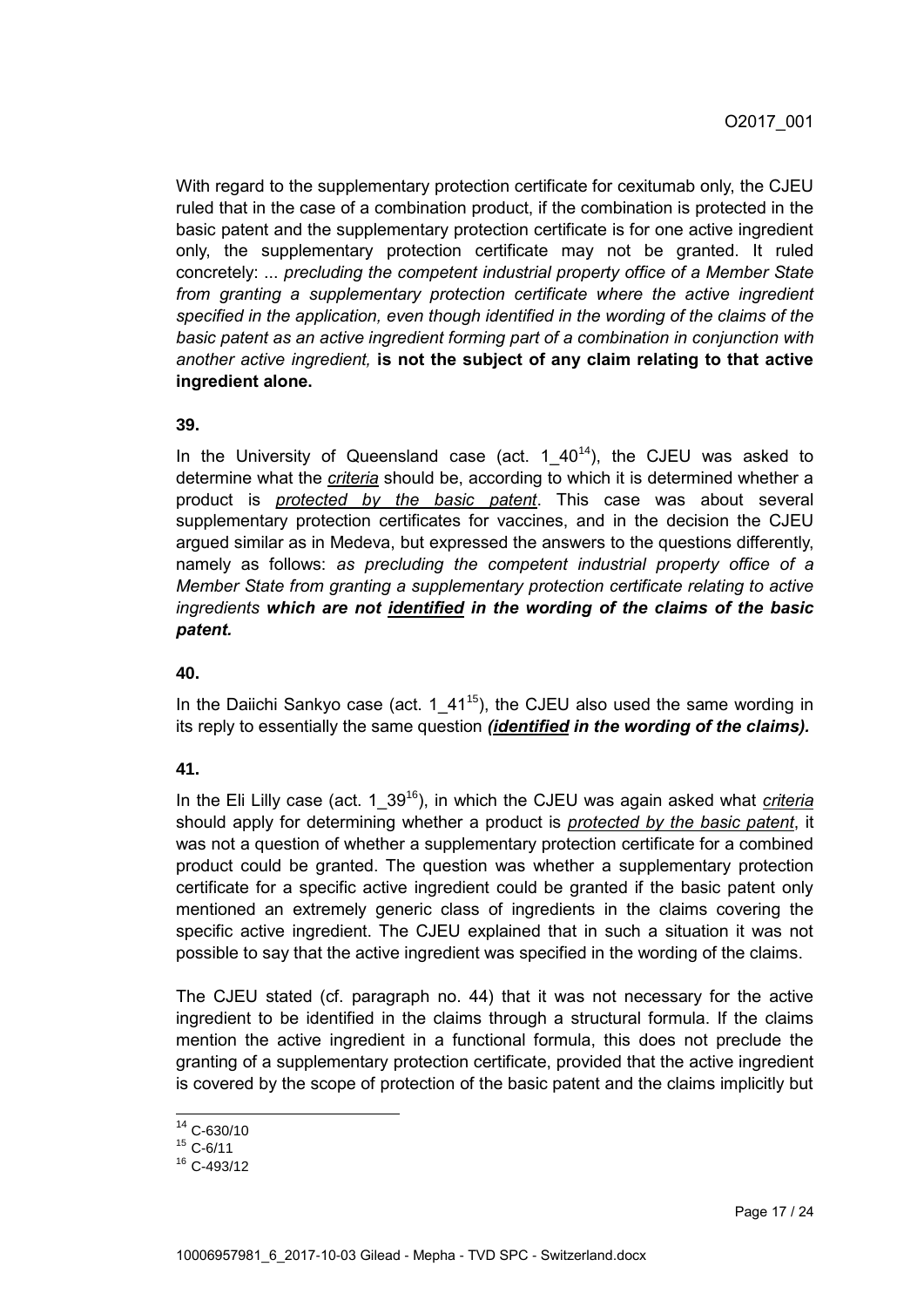necessarily and specifically related to the active ingredient in question (*preclude the grant of a supplementary protection certificate for that active ingredient, on condition that it is possible to reach the conclusion on the basis of those claims, interpreted inter alia in the light of the description of the invention, as required by Article 69 of the Convention on the Grant of European Patents and the Protocol on the Interpretation of that provision, that the claims relate, implicitly but necessarily and specifically, to the active ingredient in question).*

#### **42.**

In the Actavis/Sanofi case (act. 1  $44^{17}$ ) the basic patent protected the active ingredient irbesartan. Sanofi had received a first supplementary protection certificate for this active ingredient alone and applied for a further certificate with longer duration for irbesartan combined with hydrochlorothiazide.

In this procedure, the CJEU was again asked what the *criteria* should be, according to which it is determined whether a product is *protected by the basic patent*.

The CJEU held that the second supplementary protection certificate for the combination could not be granted because there had already been a corresponding certificate (the one for the individual active ingredient), thus the requirement of art. 3 lit. c of the Regulation was not met (corresponds to Art. 140c para. 2 PatG).

However, the judgement stated that the aim of the supplementary protection certificate was to take into account *the core inventive advance that is the subject of the basic patent*.

 <sup>17</sup> C-443/12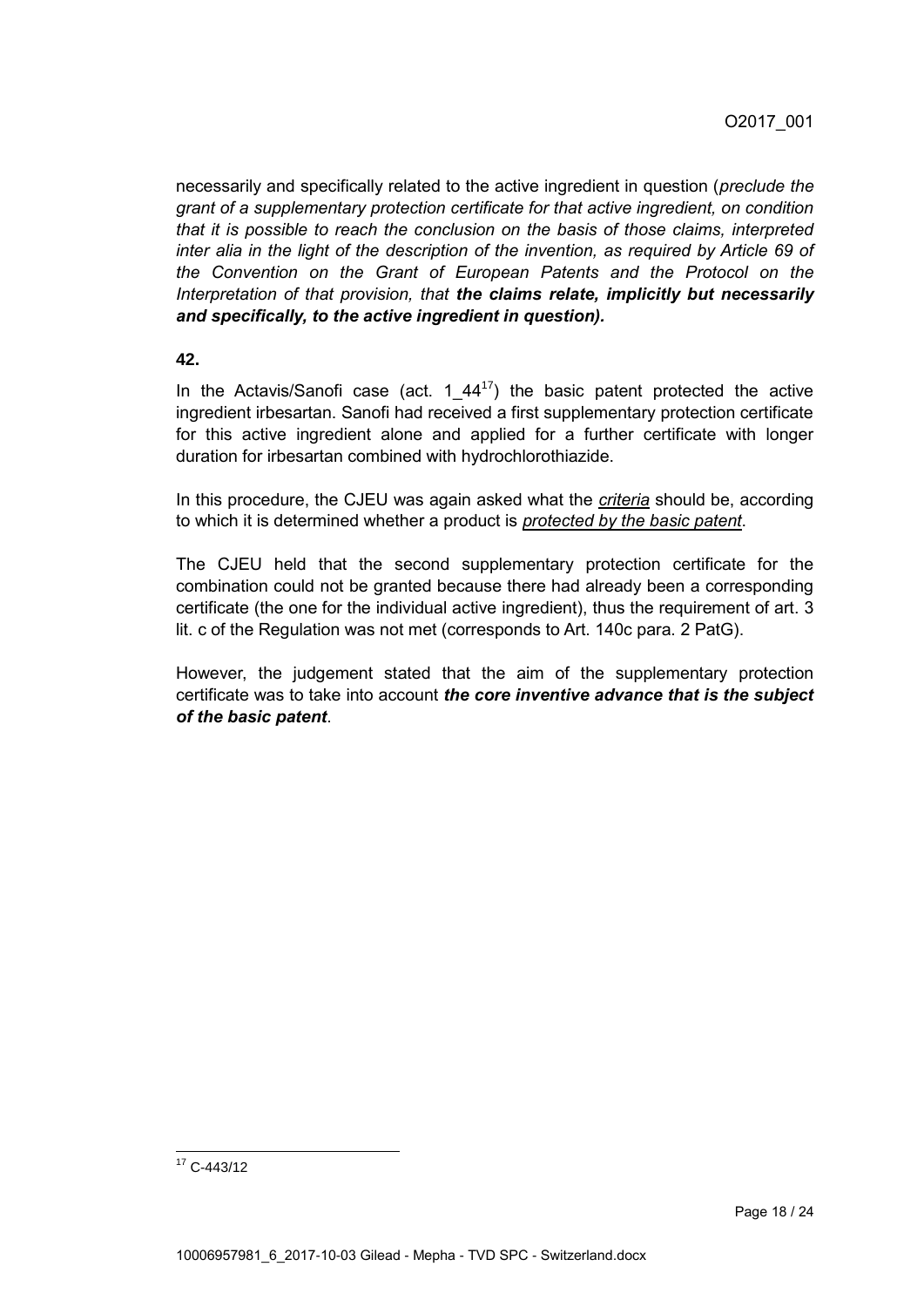The Actavis/Boehringer Ingelheim case (act. 1  $34^{18}$ ) was about the active ingredient telmisartan in combination with hydrochlorothiazid. The basic patent protected telmisartan alone and Boehringer had already received a supplementary protection certificate for this active ingredient on the basis of a marketing authorization for the single active ingredient. On the basis of a marketing authorization for the combination product, Boehringer subsequently applied for a further supplementary protection certificate with the same basic patent, whereby only in the course of the application process the basic patent was amended in such a way that it contained a claim for the combination of the two specific active ingredients telmisartan and hydrochlorothiazide.

In the ruling, the CJEU stated that the active ingredient must constitute the subjectmatter of the invention covered by the basic patent *(must constitute the subjectmatter of the invention covered by that patent, cf. paragraph no. 38),* and in the answer it said that the first authorization is the one which constitutes the sole subject-matter of the invention *(where a basic patent includes a claim to a product comprising an active ingredient which constitutes the sole subject- matter of the invention, for which the holder of that patent has already obtained a supplementary protection certificate, as well as a subsequent claim to a product comprising a combination of that active ingredient and another substance, that provision precludes the holder from obtaining a second supplementary protection certificate for that combination).*

#### **Conclusion with respect to the Medeva follow-up cases:**

#### **44.**

Considering this series of decisions by the CJEU, it can be observed that the CJEU repeatedly had to decide on the fundamental question of which criteria are applicable to determine whether the product is protected by the basic patent in the sense of art. 3 lit. a of the Regulation.

Apparently, the Medeva decision could not clarify the legal situation; it has rather caused uncertainties. The answers given by the subsequent decisions of the CJEU were not suitable either to support a consistent case law or to provide the authorities with better guidelines for the issuance of supplementary protection certificates than the infringement test, on the contrary.

  $18$  C-577/13.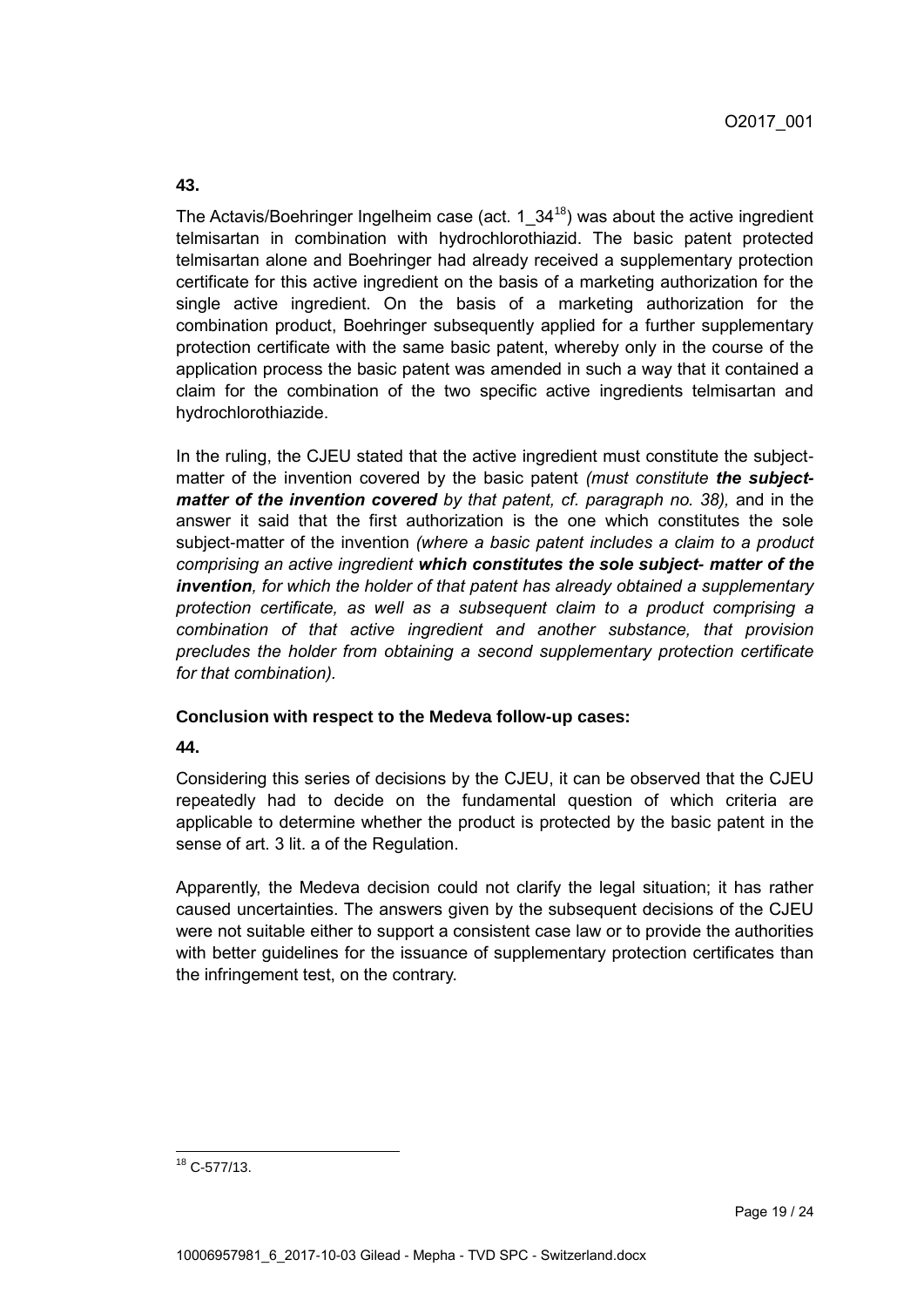| Decision                                             | Core statement                                                                                                             |
|------------------------------------------------------|----------------------------------------------------------------------------------------------------------------------------|
| Medeva                                               | which are not specified in the<br>wording of the claims of the basic<br>patent                                             |
| Yeda                                                 | is not the subject of any claim<br>relating to that active ingredient<br>alone.                                            |
| Actavis/Sanofi                                       | core inventive advance that is the<br>subject of the basic patent                                                          |
| University of<br>Queensland<br>und<br>Daiichi Sankyo | which are not identified in the<br>wording of the claims of the basic<br>patent                                            |
| Eli Lilly                                            | the claims relate, implicitly but<br>necessarily and specifically, to<br>the active ingredient in question                 |
| Actavis/Boehringer Ingelheim                         | the<br>subject-matter of<br>the<br>which<br>invention covered<br>constitutes the sole subject-<br>matter of the invention, |

This can be demonstrated by comparing the different terminology used in each decision:

# **45.**

Plaintiff's argument may fall short that "specified", "subject of", "identified", "relate, implicitly but necessarily and specifically" would always mean the same thing and ultimately define what would be the "inventive advance" or synonymously "the sole subject matter" and would equal "core inventive advance" (act. 34 p. 9-13). It may also fall short if the Defendant describes the CJEU's language as "salad" (act. 37 p. 35), but a certain "terminological confusion" (act. 37 p. 5), as it is also described by the Defendant, or at least a significant uncertainty seems to exist.

It can be assumed that the CJEU would have used the same terminology had it always wanted to express the same thing. Moreover, if the CJEU really intended to express the same thing with the different words, it would have referred to Medeva and refrained from making further decisions with additional guiding principles.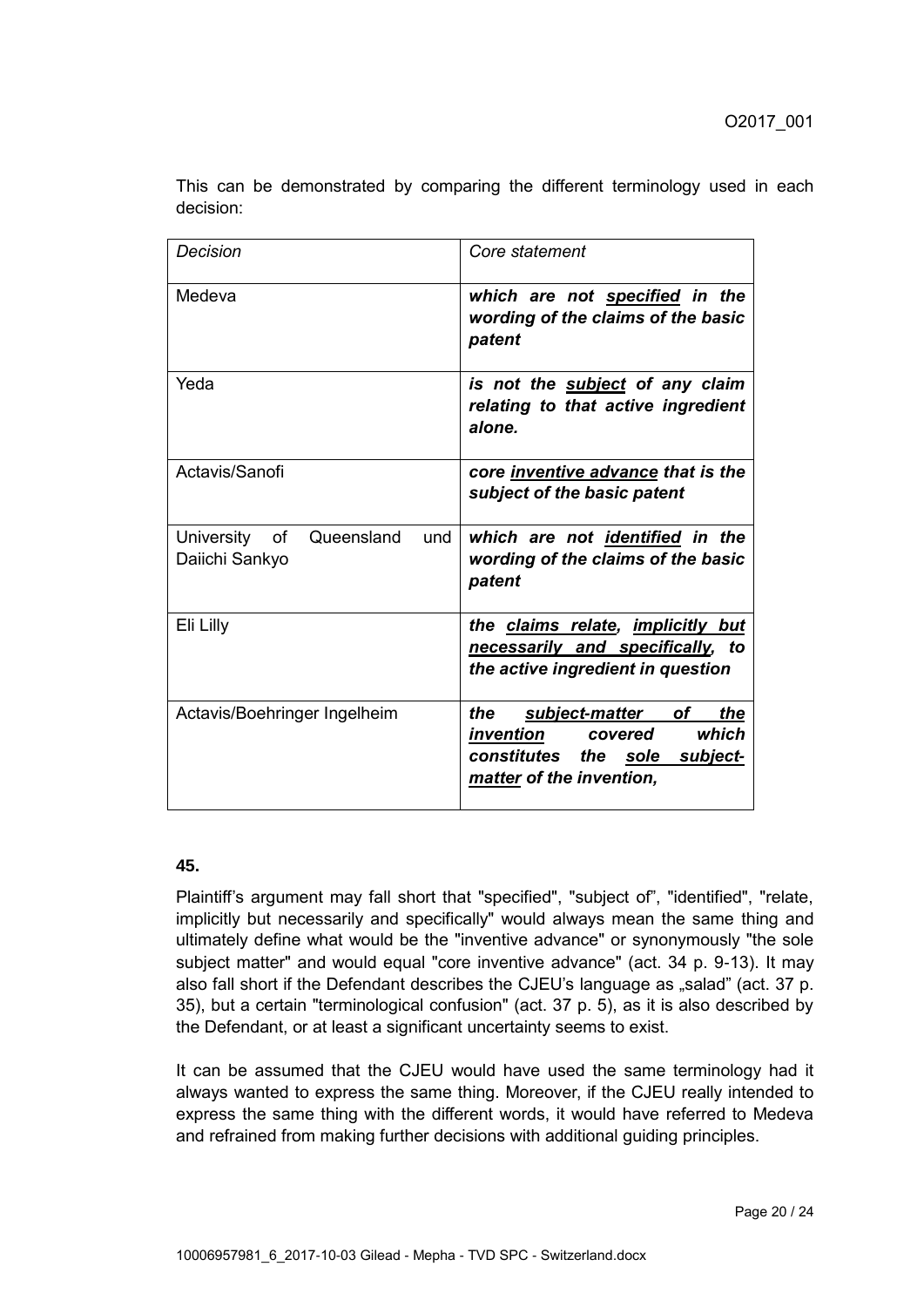Therefore, it is no surprise that recently in the proceedings [2017] EWHC 13 (Pat) Judge Arnold of the High Court of Justice again submitted the same question to the CJEU with an extensive reasoning:

"What are the criteria for deciding whether 'the product is protected by a basic patent in force' in Article 3(a) of the SRC Regulation?"

Despite being a renowned expert in this field of supplementary protection certificates, Arnold was not capable of drawing criteria from the above-mentioned case law which would allow him to determine whether or not a product is protected by the basic patent in the sense of art. 3 lit. a of the Regulation and in light of the Medeva decision and its subsequent decisions.

### **47.**

An attempt of harmonization by alignment with the Medeva case law would therefore not lead to a higher level of legal certainty or consistency, because apparently, it is still unclear within the EU what would be required in addition to the infringement test. Consequently, the granting practice within the EU is still heterogeneous.

Thus, there is no reason to deviate from the infringement test and the proven case law established by the Swiss Federal Supreme Court in its Fosinopril decision.

#### **Attempt to apply the Medeva principles to the present case:**

#### **48.**

If one would attempt to apply the Medeva case law to the present case, the answer would not be clear for the reasons given below. Also because of that, an adoption of the Medeva case law is not indicated and the Fosinopril case law can be confirmed – at least at this point in time and as long as the CJEU does not define clear criteria.

#### **49.**

As described above and not disputed by the parties, the basic patent protects the active ingredient tenofovir disoproxil as fumarate salt. Therefore, the subject matter of the SPC in dispute falls within the scope of protection of the basic patent.

Claim 27 of the Basic Patent protects a pharmaceutical composition that contains a active ingredient like tenofovir disoproxil as fumarate salt together with a pharmaceutically-accepted carrier and optionally, with other active ingredients. This is also described in [0047] of the Basic Patent.

Therefore, a combination of tenofovir disoproxil as fumarate salt in combination with another active ingredient is explicitly specified in the claims of the basic patent, even though only as an option. The individual and specific other active ingredient of the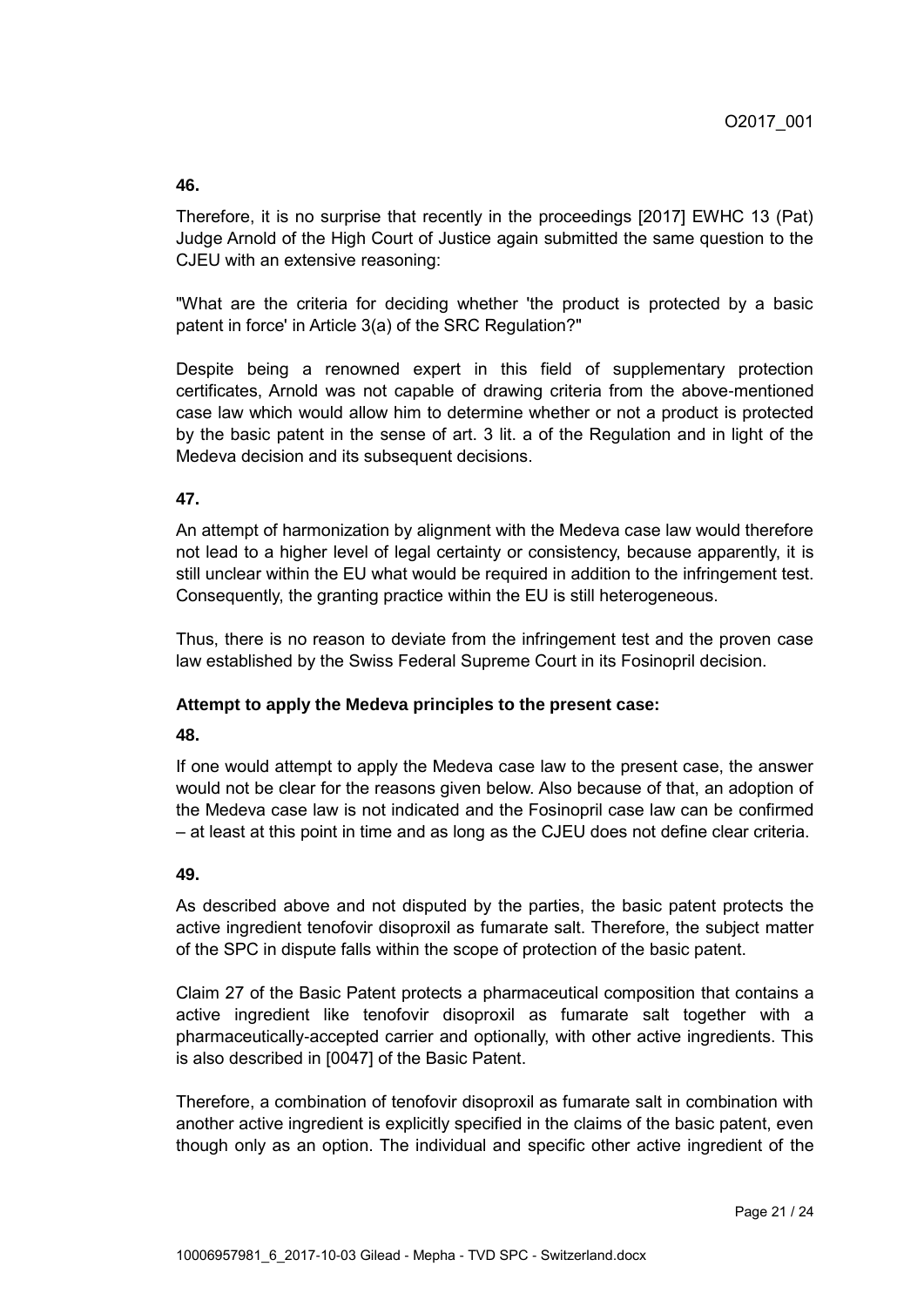SPC in dispute, emtricitabine, is not explicitly mentioned in the basic patent - neither in a claim in combination with tenofovir disoproxil as fumarate salt nor elsewhere in the description.

Is it sufficient in the sense of the Medeva case if the generic term (other active ingredient) is mentioned in a claim, and is therefore "s*pecified in the wording of the claims"* in the sense of Medeva?

In support of this point of view, it could be argued that the CJEU considered a supplementary protection certificate admissible in its Eli Lilly decision, where only an extremely generic substance class was explicitly specified in the claims and only a member from an very large number of possible elements from a generic substance class was mentioned instead of a specific substance. Despite the fact that the additional substance emtricitabine is not mentioned, the claims would *relate, implicitly but necessarily and specifically, to the active ingredient in question.*

However, this point of view is not in line with the CJEU decision Actavis/Sanofi according to which tenofovir disoproxil may be considered the core inventive advance of the basic patent, but not the other active ingredient and certainly not the specific selection of the other active ingredient emtricitabine (not the *core inventive advance that is the subject of the basic patent).*

The requirements that have been set by Medeva and the subsequent decisions are unclear und consequently do not allow a clear statement for the present case. The "art. 69 EPC and protocol test" to which the parties have repeatedly referred as the current EU-standard also seems to be self-contradictory, because on the one hand, the disclosure of the description should not be taken into account (cf. act. 37 p. 18), while on the other hand art. 69 EPC and the protocol explicitly stipulate that the description has to be taken into consideration.

Even by trying to apply the Medeva case law by the CJEU to the present case, there would be no answer to the question whether the "SPC in dispute" is legally valid, since the Medeva criteria are unclear.

**50.**

 $\overline{a}$ 

A similar conclusion is reached by the English Judge Richard Arnold regarding the facts which are under discussion here.<sup>19</sup> The above-mentioned most recent case concerns the exact same basic patent as in the present case, the supplementary protection certificate is based on the same combination, in a only a slightly and insignificantly different wording *(Composition containing both Tenofovir disoproxil, optionally in the form of a pharmaceutically acceptable salt, hydrate, tautomer or solvate, together with Emtricitabine).* The English judge also felt unable to assess

<sup>19</sup> [2017] EWHC 13 (Pat)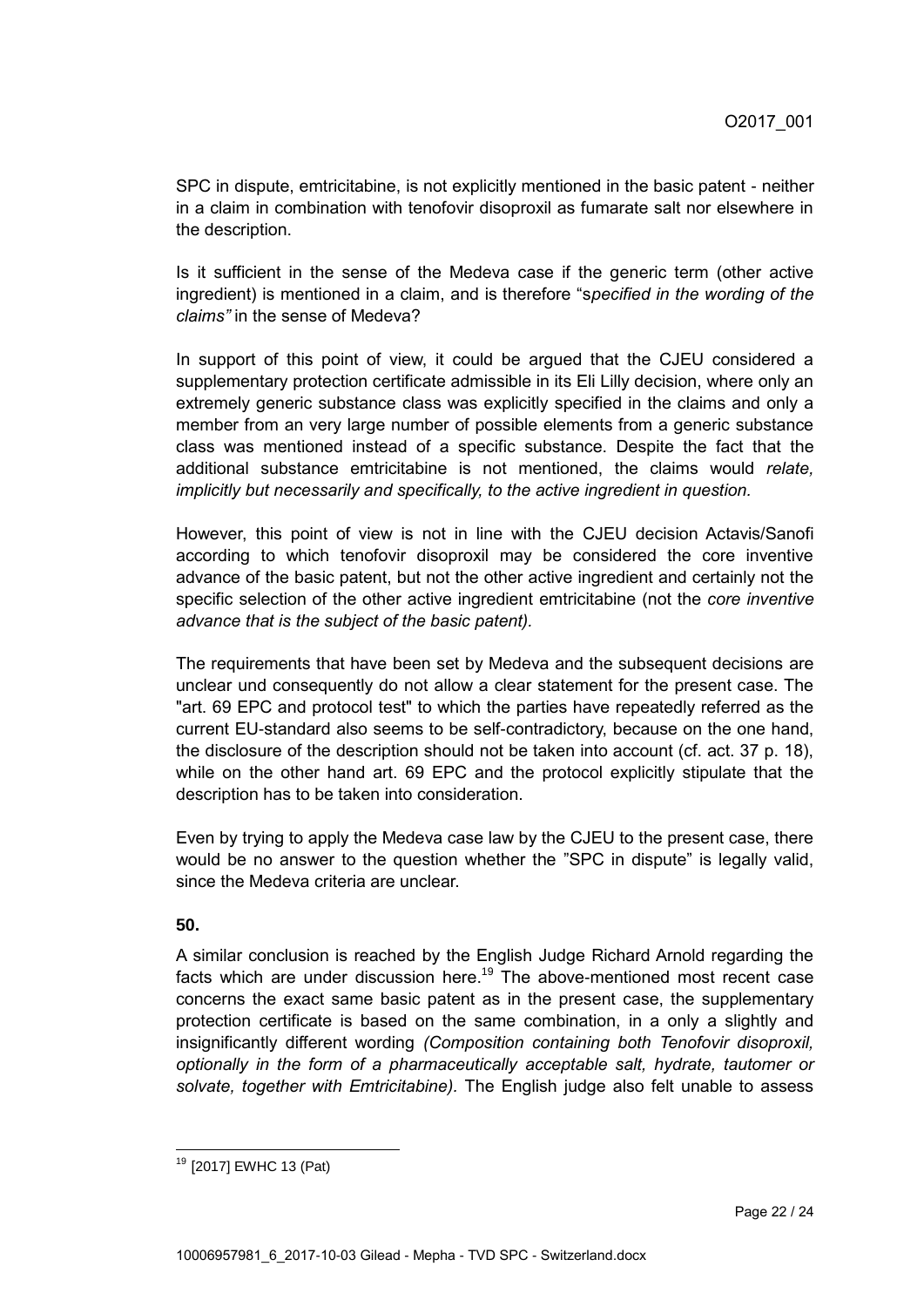whether, in the light of CJEU case law, the corresponding supplementary protection certificate is legally valid or not.

In addition, the English ruling also states that, despite the case law of the CJEU, contradicting supplementary protection certificates have been granted in different EU member states for the combination of tenofovir disoproxil with emtricitabine (cf. paragraphs 92 and 93). $20^{\circ}$ 

#### **51.**

If harmonization with the CJEU's case law should be considered at all, it appears to be premature to adjust the Swiss case law at any rate, as long as there is no comprehensible and clearly enforceable case law on the part of the CJEU. An attempt to adopt the CJEU's case law at the present time would only lead to an increase in legal uncertainty.

There is currently no clear convergence of the CJEU's case law in sight, i.e. it is not to be expected that this situation will improve in the short or medium term.

### **Summary:**

### **52.**

The infringement test, as confirmed by the Federal Supreme Court in its Fosinopril decision, is simple and comprehensible and leads to a high level of legal certainty. By contrast, the case law of the CJEU is not suitable for determining in a simple and comprehensible manner whether a supplementary protection certificate can be granted for a product in the light of the basic patent. This can be shown by a neverending series of submissions, which - after the CJEU decision Medeva (C-322/10) led to a series of attempts by the CJEU to make the case more specific, and resulted once again in a submission question regarding the same facts as in the present case.

Therefore, as long as there is no established case law of the CJEU which would lead to a higher degree of legal certainty for applicants and third parties, a change in Swiss case law is not indicated. The strict requirements for a change of practice are clearly not fulfilled.<sup>21</sup>

 $20$  In his decision, Judge Arnold makes a suggestion as to how, in the sense of the Medeva decision, it could be assessed whether a combined preparation could possibly be protected by a protection certificate (see reason for decision 97). He believes that the combination can only be protected by a protection certificate if the combination achieves the inventive advance (or technical contribution) of the basic patent. Such an approach, which is ultimately based on statements from the CJEU's Actavis/Sanofi ruling, does not seem to lead to better results. The claim principle (cf. art. 51 PatG), which has just been introduced to create legal certainty for third parties, would thus be supplemented without a legal basis by further vague concepts in the sense of the "core idea of the invention" or "technical progress", which would hardly allow to increase legal certainty, on the contrary.

<sup>&</sup>lt;sup>21</sup> Cf. BGE138 III 270 para. 2.2.2. with further references.